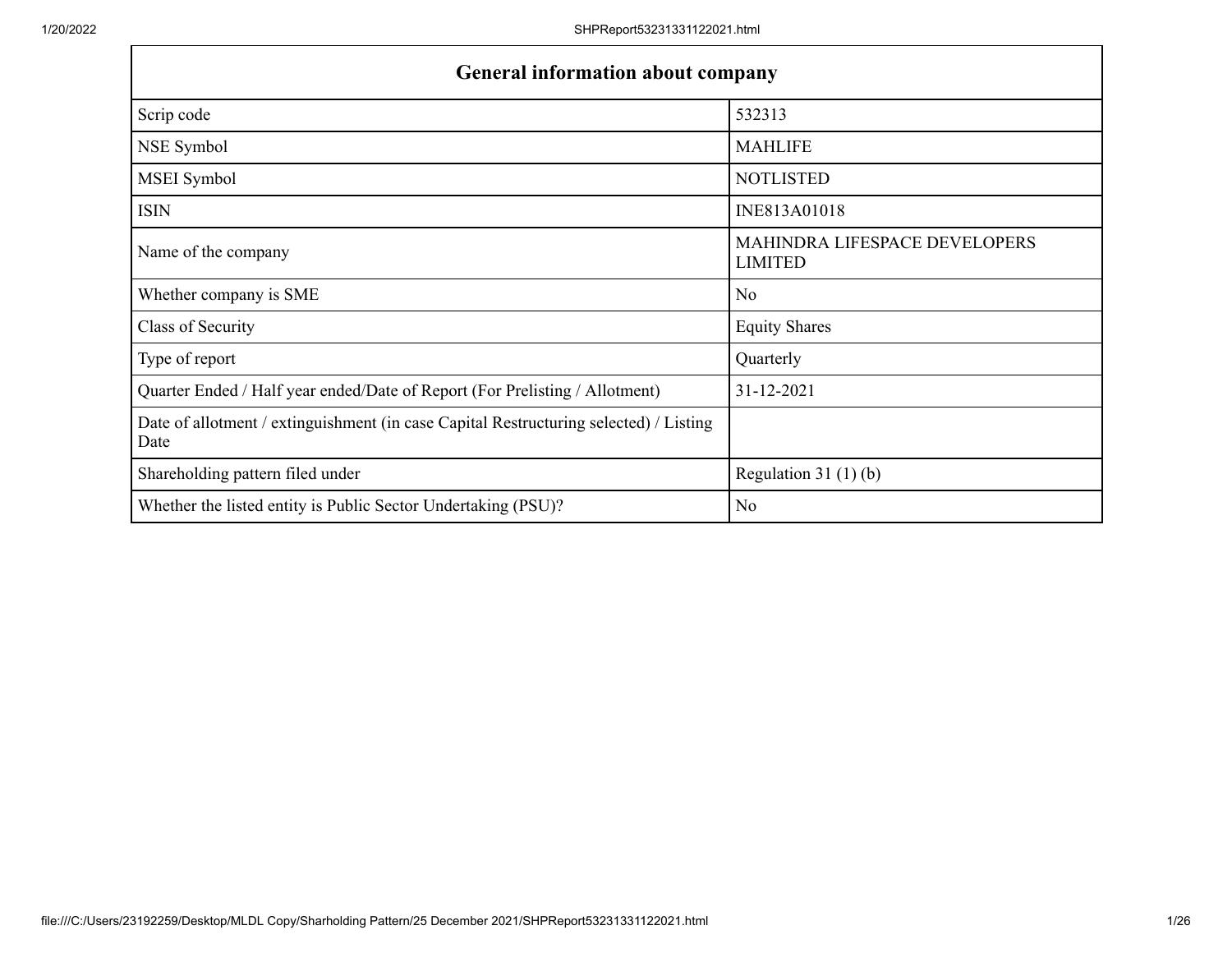|                | <b>Declaration</b>                                                                        |                |                                |                       |                             |  |  |  |  |  |
|----------------|-------------------------------------------------------------------------------------------|----------------|--------------------------------|-----------------------|-----------------------------|--|--|--|--|--|
| Sr.<br>No.     | Particular                                                                                | Yes/No         | Promoter and<br>Promoter Group | Public<br>shareholder | Non Promoter-<br>Non Public |  |  |  |  |  |
|                | Whether the Listed Entity has issued any partly paid up shares?                           | No             | N <sub>o</sub>                 | No                    | N <sub>o</sub>              |  |  |  |  |  |
| $\overline{2}$ | Whether the Listed Entity has issued any Convertible Securities                           | N <sub>o</sub> | N <sub>o</sub>                 | N <sub>o</sub>        | N <sub>0</sub>              |  |  |  |  |  |
| 3              | Whether the Listed Entity has issued any Warrants?                                        | N <sub>o</sub> | N <sub>o</sub>                 | N <sub>o</sub>        | N <sub>o</sub>              |  |  |  |  |  |
| 4              | Whether the Listed Entity has any shares against which<br>depository receipts are issued? | No             | N <sub>o</sub>                 | N <sub>o</sub>        | N <sub>o</sub>              |  |  |  |  |  |
| 5              | Whether the Listed Entity has any shares in locked-in?                                    | N <sub>o</sub> | N <sub>o</sub>                 | N <sub>o</sub>        | N <sub>o</sub>              |  |  |  |  |  |
| 6              | Whether any shares held by promoters are pledge or otherwise<br>encumbered?               | N <sub>o</sub> | N <sub>o</sub>                 |                       |                             |  |  |  |  |  |
|                | Whether company has equity shares with differential voting<br>rights?                     | N <sub>o</sub> | N <sub>o</sub>                 | No                    | N <sub>o</sub>              |  |  |  |  |  |
| 8              | Whether the listed entity has any significant beneficial owner?                           | N <sub>o</sub> |                                |                       |                             |  |  |  |  |  |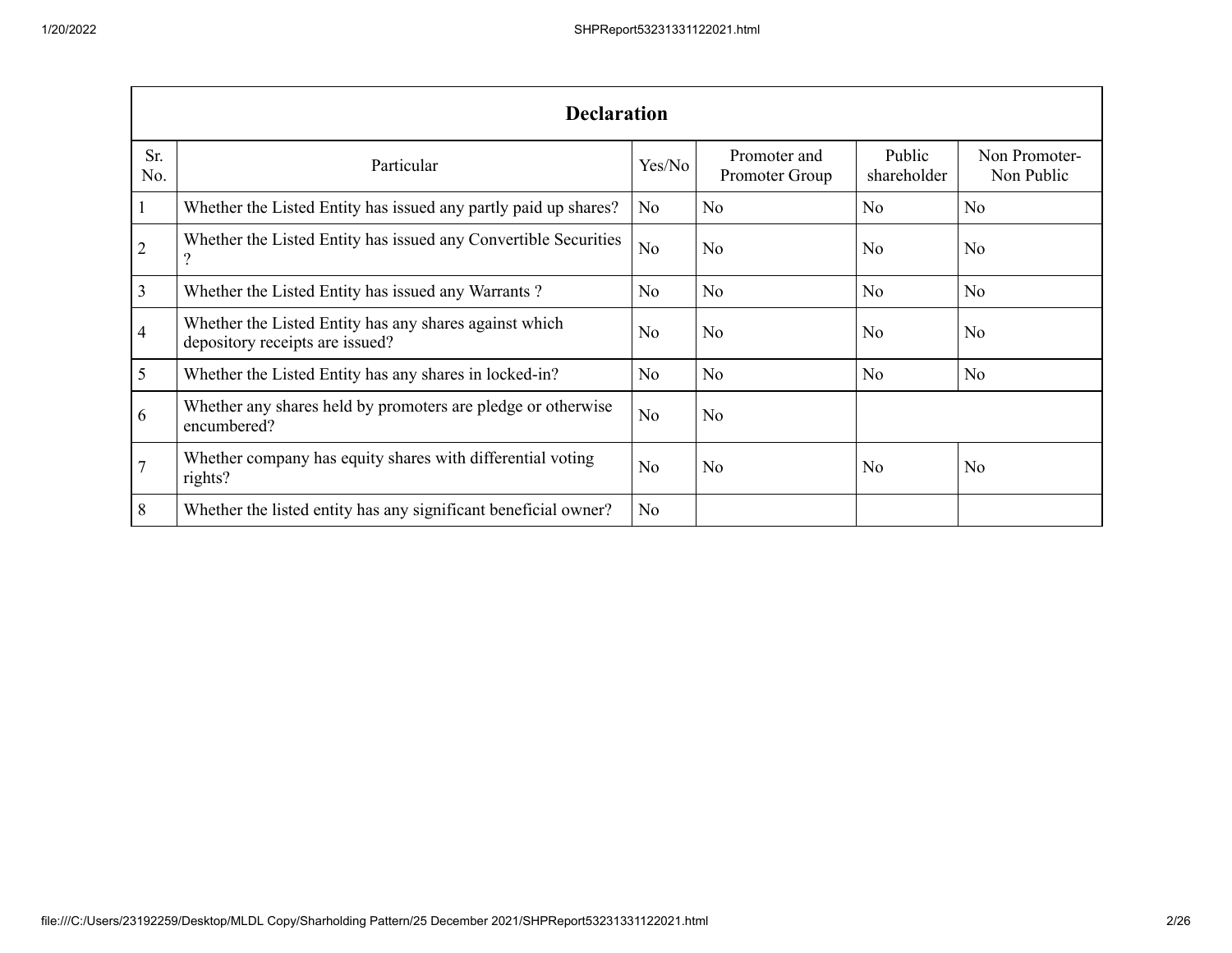|                       |                                                |              |                                        |                           |                          |                                                | <b>Table I - Summary Statement holding of specified securities</b> |                           |               |                                            |                     |  |
|-----------------------|------------------------------------------------|--------------|----------------------------------------|---------------------------|--------------------------|------------------------------------------------|--------------------------------------------------------------------|---------------------------|---------------|--------------------------------------------|---------------------|--|
|                       | Category                                       | Nos. Of      | No. of                                 | No. Of<br>Partly<br>paid- | No. Of<br>shares         | Total nos.                                     | Shareholding<br>as a % of total<br>no. of shares                   | of securities (IX)        |               | Number of Voting Rights held in each class |                     |  |
| Category<br>$($ I $)$ | of<br>shareholder                              | shareholders | fully paid<br>up equity<br>shares held | up<br>equity              | underlying<br>Depository | shares held<br>$(VII) =$                       | (calculated as<br>per SCRR,                                        | No of Voting (XIV) Rights |               |                                            | Total as a          |  |
|                       | (II)                                           | (III)        | (IV)                                   | shares<br>held<br>(V)     | Receipts<br>(VI)         | $(IV)+(V)+$<br>(VI)<br>As a % of<br>$(A+B+C2)$ | 1957) (VIII)                                                       | Class eg:<br>X            | Class<br>eg:y | Total                                      | $%$ of<br>$(A+B+C)$ |  |
| (A)                   | Promoter<br>$\&$<br>Promoter<br>Group          |              | 79319550                               |                           |                          | 79319550                                       | 51.34                                                              | 79319550                  |               | 79319550                                   | 51.34               |  |
| (B)                   | Public                                         | 70850        | 75170264                               |                           |                          | 75170264                                       | 48.66                                                              | 75170264                  |               | 75170264                                   | 48.66               |  |
| (C)                   | Non<br>Promoter-<br>Non Public                 |              |                                        |                           |                          |                                                |                                                                    |                           |               |                                            |                     |  |
| (C1)                  | <b>Shares</b><br>underlying<br><b>DRs</b>      |              |                                        |                           |                          |                                                |                                                                    |                           |               |                                            |                     |  |
| (C2)                  | Shares held<br>by<br>Employee<br><b>Trusts</b> |              |                                        |                           |                          |                                                |                                                                    |                           |               |                                            |                     |  |
|                       | Total                                          | 70851        | 154489814                              |                           |                          | 154489814                                      | 100                                                                | 154489814                 |               | 154489814                                  | 100                 |  |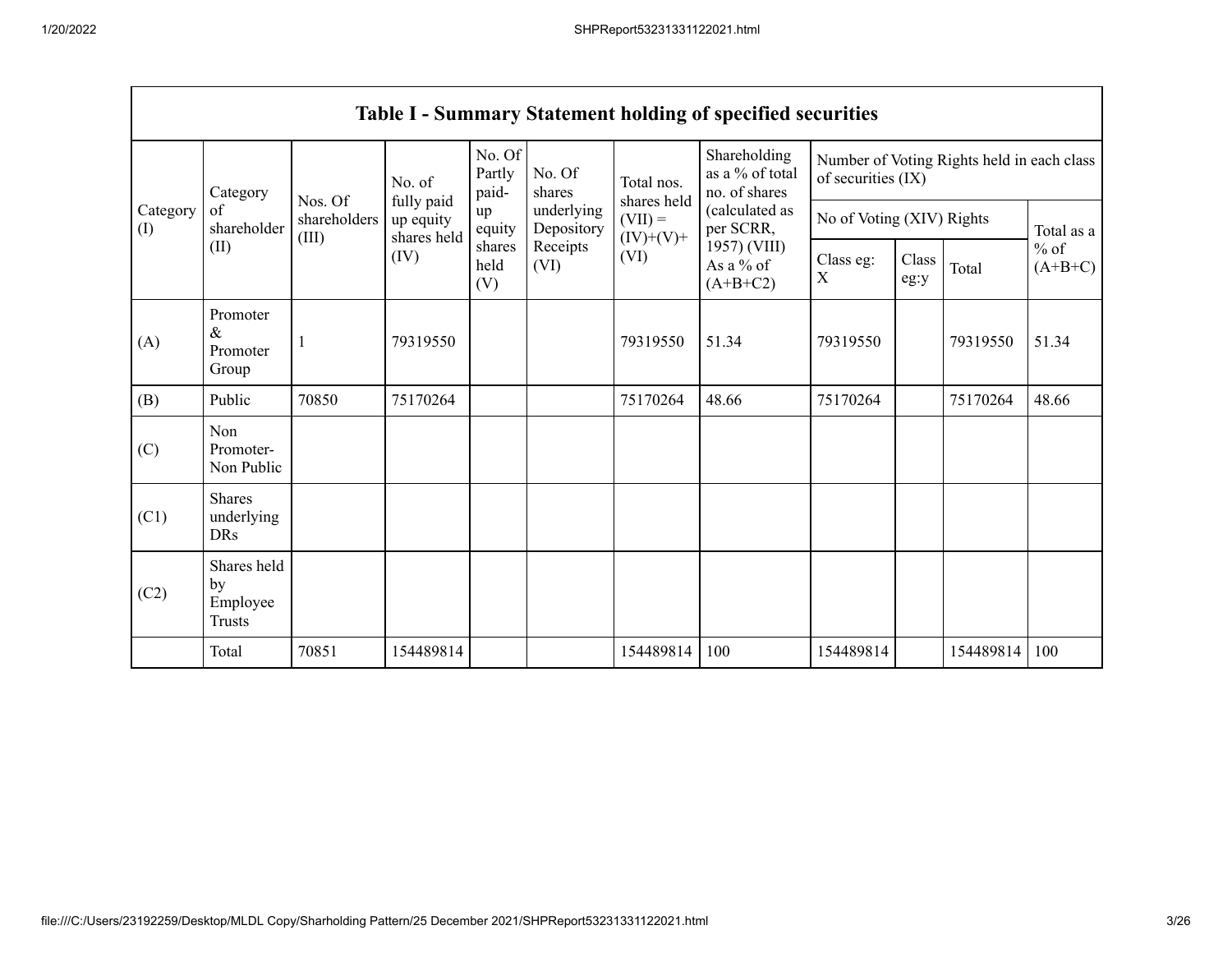$\mathsf{r}$ 

|                            |                                                |                                       |                                    |                                                  | <b>Table I - Summary Statement holding of specified securities</b>                         |             |                                                  |                                |                                                           |                                                                                    |  |                                        |  |                                                                               |                                       |
|----------------------------|------------------------------------------------|---------------------------------------|------------------------------------|--------------------------------------------------|--------------------------------------------------------------------------------------------|-------------|--------------------------------------------------|--------------------------------|-----------------------------------------------------------|------------------------------------------------------------------------------------|--|----------------------------------------|--|-------------------------------------------------------------------------------|---------------------------------------|
| Category<br>of<br>Category |                                                | No. Of<br><b>Shares</b><br>Underlying |                                    |                                                  |                                                                                            | Outstanding |                                                  | No. of<br>Shares<br>Underlying | No. Of Shares<br>Underlying<br>Outstanding<br>convertible | Shareholding, as a %<br>assuming full<br>conversion of<br>convertible securities ( |  | Number of<br>Locked in<br>shares (XII) |  | Number of<br><b>Shares</b><br>pledged or<br>otherwise<br>encumbered<br>(XIII) | Number of<br>equity shares<br>held in |
| (I)                        | shareholder<br>(II)                            | convertible<br>securities<br>(X)      | Outstanding<br>Warrants<br>$(X_i)$ | securities and<br>No. Of<br>Warrants (Xi)<br>(a) | as a percentage of<br>diluted share capital)<br>$(XI) = (VII)+(X) As a %$<br>of $(A+B+C2)$ | No.<br>(a)  | As a<br>$%$ of<br>total<br>Shares<br>held<br>(b) | No.<br>(a)                     | As a<br>$%$ of<br>total<br>Shares<br>held<br>(b)          | dematerialized<br>form $(XIV)$                                                     |  |                                        |  |                                                                               |                                       |
| (A)                        | Promoter<br>$\&$<br>Promoter<br>Group          |                                       |                                    |                                                  | 51.34                                                                                      |             |                                                  |                                |                                                           | 79319550                                                                           |  |                                        |  |                                                                               |                                       |
| (B)                        | Public                                         |                                       |                                    |                                                  | 48.66                                                                                      |             |                                                  |                                |                                                           | 74082221                                                                           |  |                                        |  |                                                                               |                                       |
| (C)                        | Non<br>Promoter-<br>Non Public                 |                                       |                                    |                                                  |                                                                                            |             |                                                  |                                |                                                           |                                                                                    |  |                                        |  |                                                                               |                                       |
| (C1)                       | <b>Shares</b><br>underlying<br><b>DRs</b>      |                                       |                                    |                                                  |                                                                                            |             |                                                  |                                |                                                           |                                                                                    |  |                                        |  |                                                                               |                                       |
| (C2)                       | Shares held<br>by<br>Employee<br><b>Trusts</b> |                                       |                                    |                                                  |                                                                                            |             |                                                  |                                |                                                           |                                                                                    |  |                                        |  |                                                                               |                                       |
|                            | Total                                          |                                       |                                    |                                                  | 100                                                                                        |             |                                                  |                                |                                                           | 153401771                                                                          |  |                                        |  |                                                                               |                                       |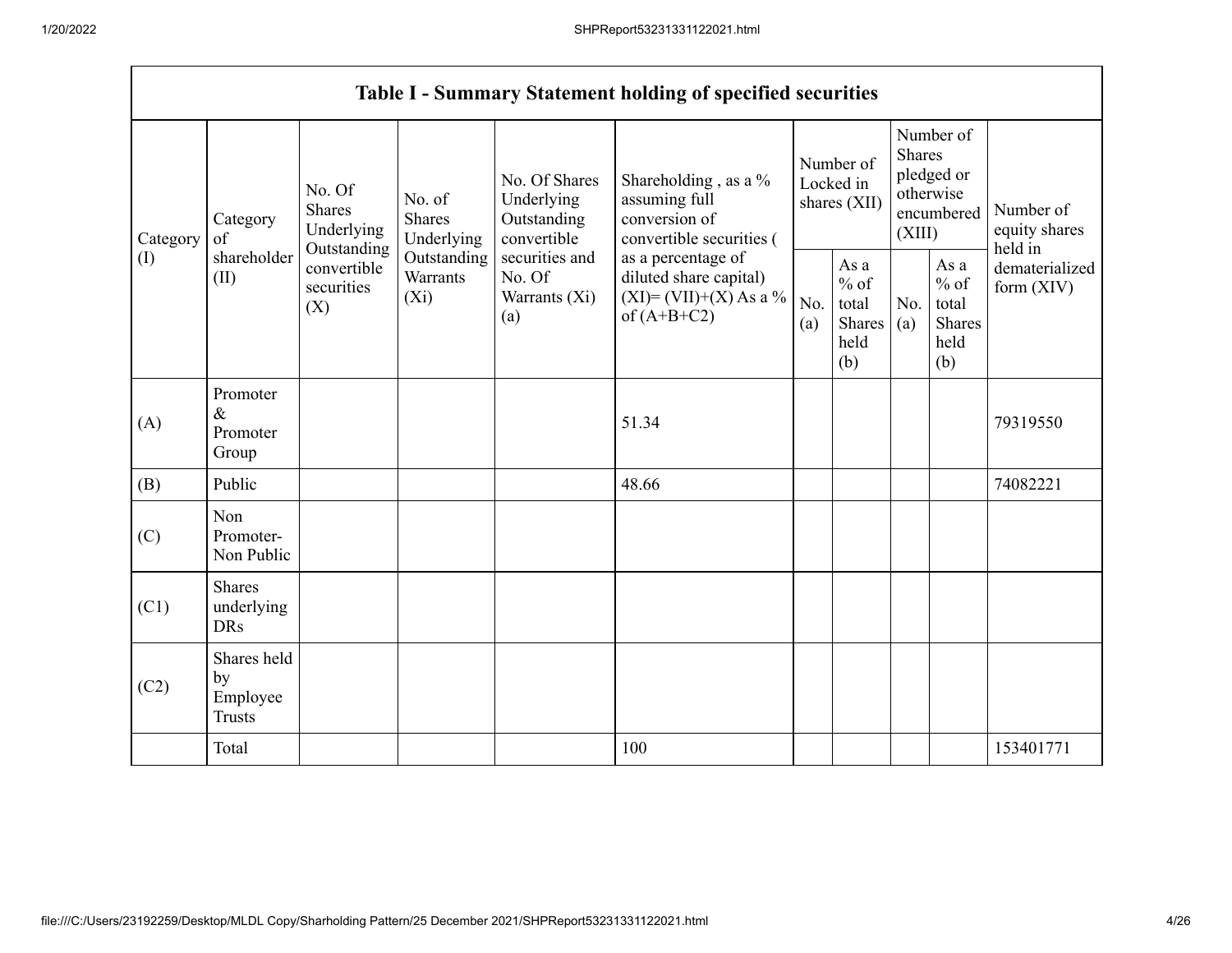$\Gamma$ 

|                                                                                                |                                           |                                                                                      |                                   | No.<br><b>Of</b>                | No. Of                             |                                        | Shareholding<br>as a % of                               | class of securities (IX)  |               | Number of Voting Rights held in each |                                               |
|------------------------------------------------------------------------------------------------|-------------------------------------------|--------------------------------------------------------------------------------------|-----------------------------------|---------------------------------|------------------------------------|----------------------------------------|---------------------------------------------------------|---------------------------|---------------|--------------------------------------|-----------------------------------------------|
| Sr.                                                                                            | Category &<br>Name of the<br>Shareholders | Nos. Of<br>shareholders                                                              | No. of<br>fully paid<br>up equity | Partly<br>paid-<br>up           | shares<br>underlying<br>Depository | Total nos.<br>shares held<br>$(VII) =$ | total no. of<br>shares<br>(calculated                   | No of Voting (XIV) Rights |               |                                      | Total<br>as a $\%$                            |
|                                                                                                | $($ $\Gamma$                              | (III)                                                                                | shares held<br>(IV)               | equity<br>shares<br>held<br>(V) | Receipts<br>(VI)                   | $(IV)+(V)+$<br>(VI)                    | as per SCRR,<br>1957) (VIII)<br>As a % of<br>$(A+B+C2)$ | Class eg:<br>$\mathbf X$  | Class<br>eg:y | Total                                | $_{\mathrm{of}}$<br>Total<br>Voting<br>rights |
| $\mathbf{A}$                                                                                   |                                           | Table II - Statement showing shareholding pattern of the Promoter and Promoter Group |                                   |                                 |                                    |                                        |                                                         |                           |               |                                      |                                               |
| (1)                                                                                            | Indian                                    |                                                                                      |                                   |                                 |                                    |                                        |                                                         |                           |               |                                      |                                               |
| (d)                                                                                            | Any Other<br>(specify)                    |                                                                                      | 79319550                          |                                 |                                    | 79319550                               | 51.34                                                   | 79319550                  |               | 79319550                             | 51.34                                         |
| Sub-Total<br>(A)(1)                                                                            |                                           |                                                                                      | 79319550                          |                                 |                                    | 79319550                               | 51.34                                                   | 79319550                  |               | 79319550                             | 51.34                                         |
| (2)                                                                                            | Foreign                                   |                                                                                      |                                   |                                 |                                    |                                        |                                                         |                           |               |                                      |                                               |
| Total<br>Shareholding<br>of Promoter<br>and<br>Promoter<br>Group $(A)=$<br>$(A)(1)+(A)$<br>(2) |                                           |                                                                                      | 79319550                          |                                 |                                    | 79319550                               | 51.34                                                   | 79319550                  |               | 79319550                             | 51.34                                         |
| $\bf{B}$                                                                                       |                                           | Table III - Statement showing shareholding pattern of the Public shareholder         |                                   |                                 |                                    |                                        |                                                         |                           |               |                                      |                                               |
| (1)                                                                                            | Institutions                              |                                                                                      |                                   |                                 |                                    |                                        |                                                         |                           |               |                                      |                                               |
| (a)                                                                                            | Mutual<br>Funds                           | 8                                                                                    | 26311030                          |                                 |                                    | 26311030                               | 17.03                                                   | 26311030                  |               | 26311030                             | 17.03                                         |
| (c)                                                                                            | Alternate<br>Investment<br>Funds          | $\overline{c}$                                                                       | 497692                            |                                 |                                    | 497692                                 | 0.32                                                    | 497692                    |               | 497692                               | 0.32                                          |
| (e)                                                                                            | Foreign<br>Portfolio<br>Investors         | 58                                                                                   | 16395130                          |                                 |                                    | 16395130                               | 10.61                                                   | 16395130                  |               | 16395130                             | 10.61                                         |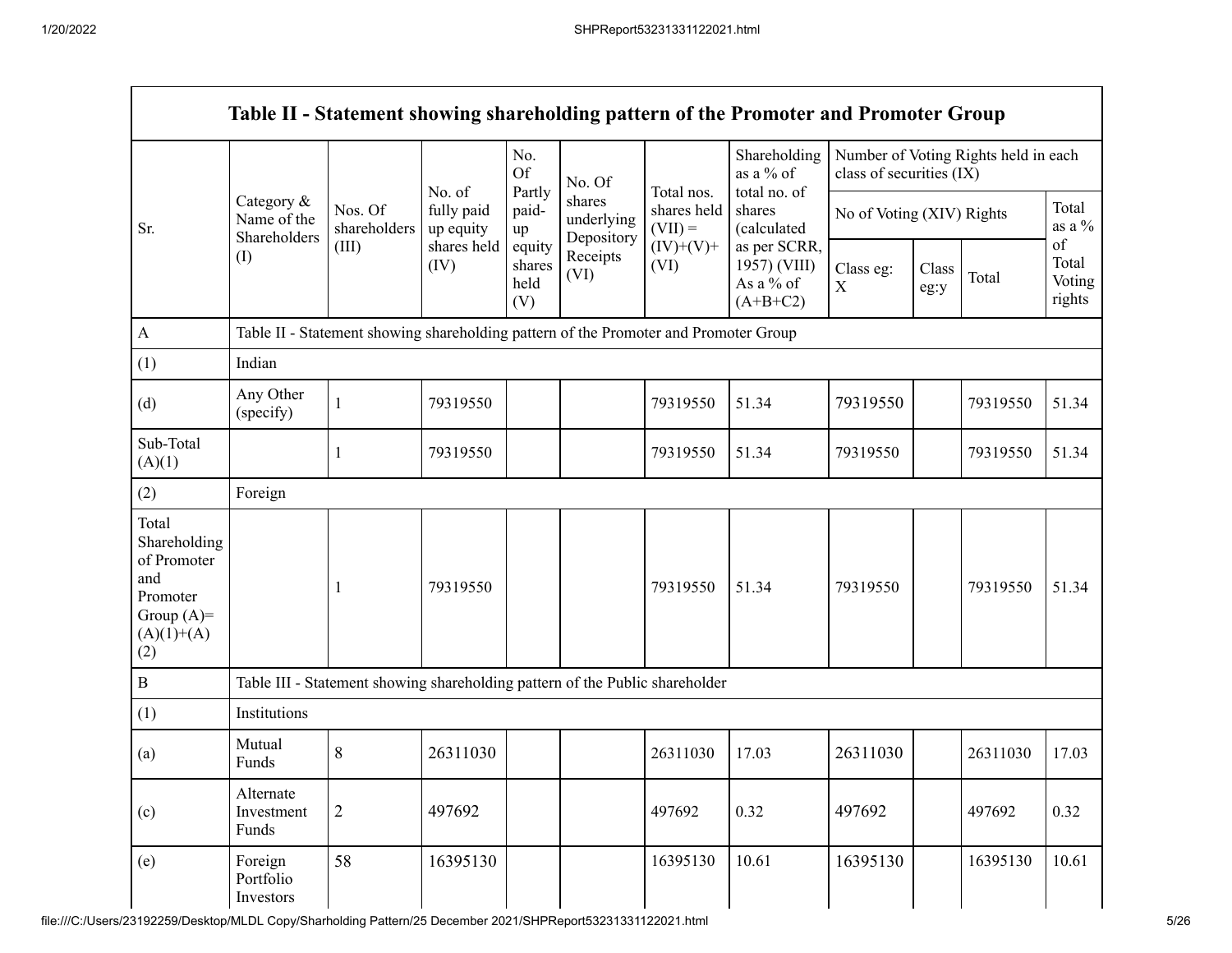| (f)                                                                         | Financial<br>Institutions/<br><b>Banks</b>                                                                             | 13             | 17700    |  | 17700    | 0.01             | 17700    | 17700    | 0.01             |
|-----------------------------------------------------------------------------|------------------------------------------------------------------------------------------------------------------------|----------------|----------|--|----------|------------------|----------|----------|------------------|
| (g)                                                                         | Insurance<br>Companies                                                                                                 | $\overline{c}$ | 12136    |  | 12136    | 0.01             | 12136    | 12136    | 0.01             |
| (i)                                                                         | Any Other<br>(specify)                                                                                                 | $\mathbf{1}$   | 6407     |  | 6407     | $\boldsymbol{0}$ | 6407     | 6407     | $\boldsymbol{0}$ |
| Sub-Total<br>(B)(1)                                                         |                                                                                                                        | 84             | 43240095 |  | 43240095 | 27.99            | 43240095 | 43240095 | 27.99            |
| (3)                                                                         | Non-institutions                                                                                                       |                |          |  |          |                  |          |          |                  |
| (a(i))                                                                      | Individuals -<br>i.Individual<br>shareholders<br>holding<br>nominal<br>share capital<br>up to Rs. 2<br>lakhs.          | 67886          | 14671693 |  | 14671693 | 9.5              | 14671693 | 14671693 | 9.5              |
| (a(ii))                                                                     | Individuals -<br>ii. Individual<br>shareholders<br>holding<br>nominal<br>share capital<br>in excess of<br>Rs. 2 lakhs. | 96             | 8718442  |  | 8718442  | 5.64             | 8718442  | 8718442  | 5.64             |
| (b)                                                                         | <b>NBFCs</b><br>registered<br>with RBI                                                                                 | $\overline{c}$ | 540      |  | 540      | $\boldsymbol{0}$ | 540      | 540      | $\mathbf{0}$     |
| (e)                                                                         | Any Other<br>(specify)                                                                                                 | 2782           | 8539494  |  | 8539494  | 5.53             | 8539494  | 8539494  | 5.53             |
| Sub-Total<br>(B)(3)                                                         |                                                                                                                        | 70766          | 31930169 |  | 31930169 | 20.67            | 31930169 | 31930169 | 20.67            |
| <b>Total Public</b><br>Shareholding<br>$(B)=(B)(1)+$<br>$(B)(2)+(B)$<br>(3) |                                                                                                                        | 70850          | 75170264 |  | 75170264 | 48.66            | 75170264 | 75170264 | 48.66            |
|                                                                             |                                                                                                                        |                |          |  |          |                  |          |          |                  |

C Table IV - Statement showing shareholding pattern of the Non Promoter- Non Public shareholder

file:///C:/Users/23192259/Desktop/MLDL Copy/Sharholding Pattern/25 December 2021/SHPReport53231331122021.html 6/26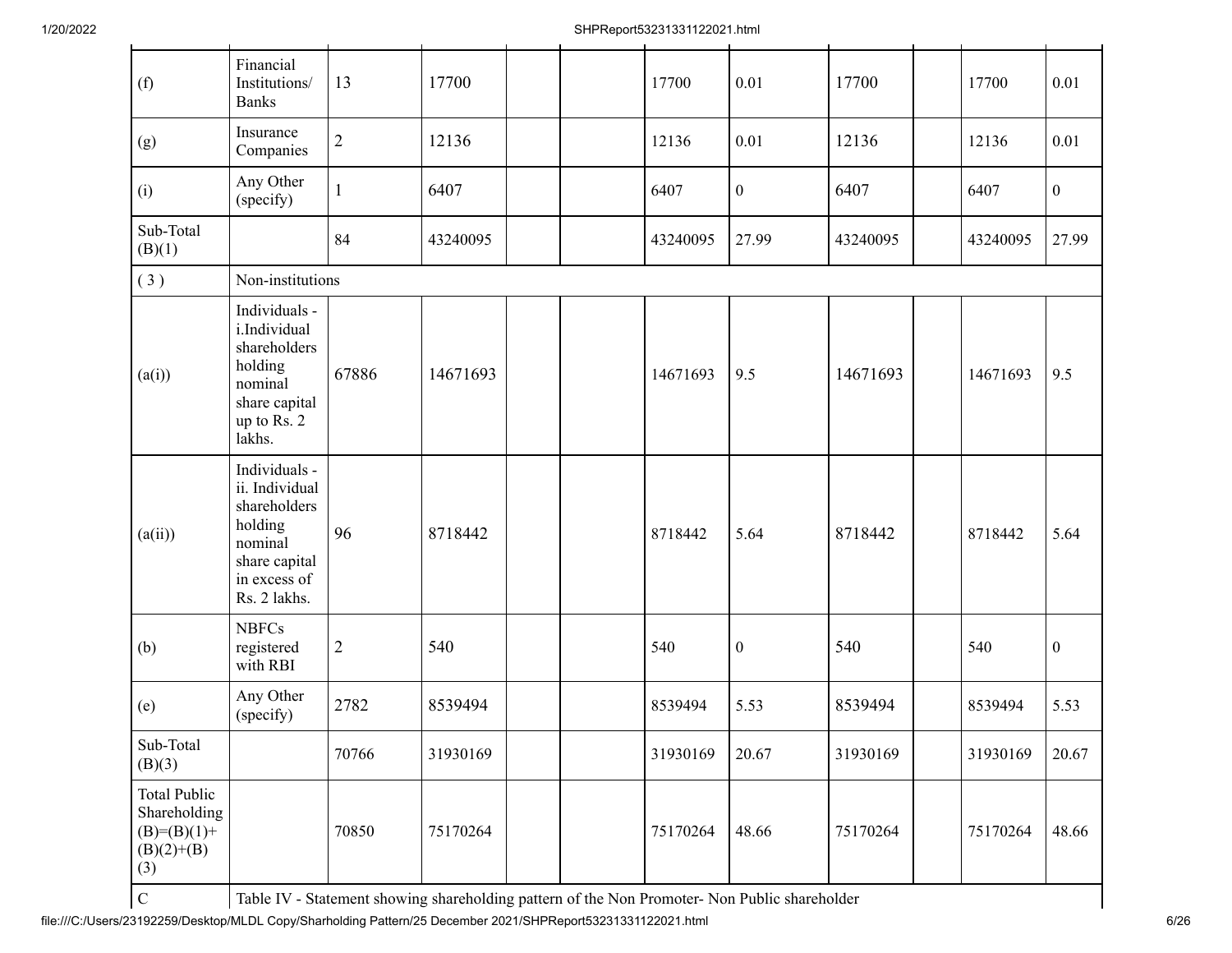## 1/20/2022 SHPReport53231331122021.html

| Total<br>$A+B+C2$ ) | 70851 | 154489814 |  | 154489814 | 100 | 154489814 | 154489814 | 100 |
|---------------------|-------|-----------|--|-----------|-----|-----------|-----------|-----|
| Total<br>$(A+B+C)$  | 70851 | 154489814 |  | 154489814 | 100 | 154489814 | 154489814 | 100 |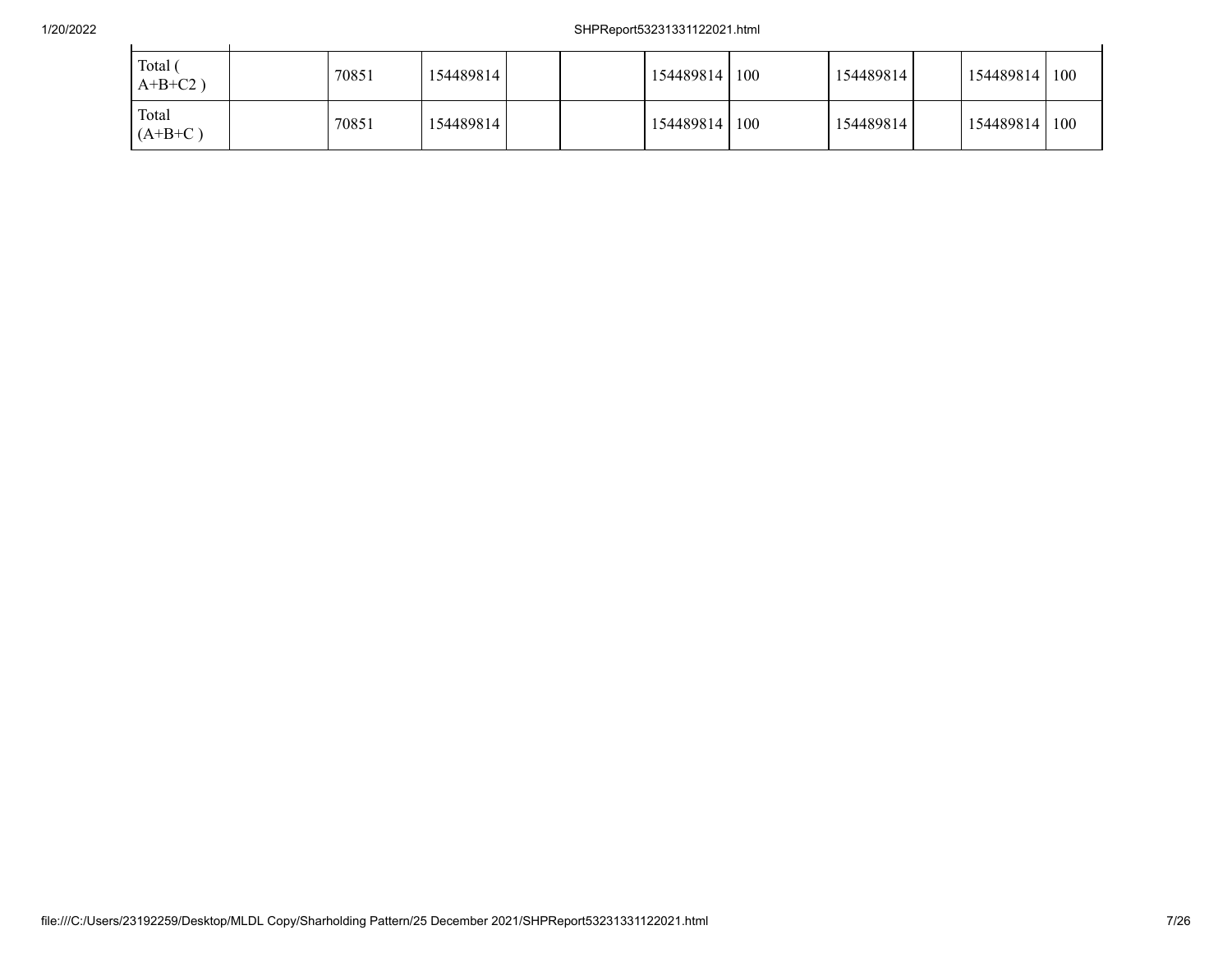|                                                                                         |                                                 |                                       |                                                             | Table II - Statement showing shareholding pattern of the Promoter and Promoter Group |                                        |                                                  |                  |                                                    |                                         |
|-----------------------------------------------------------------------------------------|-------------------------------------------------|---------------------------------------|-------------------------------------------------------------|--------------------------------------------------------------------------------------|----------------------------------------|--------------------------------------------------|------------------|----------------------------------------------------|-----------------------------------------|
|                                                                                         | No. Of<br><b>Shares</b><br>Underlying           | No. of<br><b>Shares</b><br>Underlying | No. Of Shares<br>Underlying<br>Outstanding                  | Shareholding, as a %<br>assuming full conversion of<br>convertible securities (as a  | Number of<br>Locked in<br>shares (XII) |                                                  | Shares<br>(XIII) | Number of<br>pledged or<br>otherwise<br>encumbered | Number of<br>equity shares              |
| Sr.                                                                                     | Outstanding<br>convertible<br>securities<br>(X) | Outstanding<br>Warrants<br>$(X_i)$    | convertible<br>securities and<br>No. Of Warrants<br>(Xi)(a) | percentage of diluted share<br>capital) (XI)= $(VII)+(X)$ As<br>a % of $(A+B+C2)$    |                                        | As a<br>$%$ of<br>total<br>Shares<br>held<br>(b) | No.<br>(a)       | As a<br>$%$ of<br>total<br>Shares<br>held<br>(b)   | held in<br>dematerialized<br>form (XIV) |
| A                                                                                       |                                                 |                                       |                                                             | Table II - Statement showing shareholding pattern of the Promoter and Promoter Group |                                        |                                                  |                  |                                                    |                                         |
| (1)                                                                                     | Indian                                          |                                       |                                                             |                                                                                      |                                        |                                                  |                  |                                                    |                                         |
| (d)                                                                                     |                                                 |                                       |                                                             | 51.34                                                                                |                                        |                                                  |                  |                                                    | 79319550                                |
| Sub-Total (A)<br>(1)                                                                    |                                                 |                                       |                                                             | 51.34                                                                                |                                        |                                                  |                  |                                                    | 79319550                                |
| (2)                                                                                     | Foreign                                         |                                       |                                                             |                                                                                      |                                        |                                                  |                  |                                                    |                                         |
| Total<br>Shareholding<br>of Promoter<br>and Promoter<br>Group $(A)=$<br>$(A)(1)+(A)(2)$ |                                                 |                                       |                                                             | 51.34                                                                                |                                        |                                                  |                  |                                                    | 79319550                                |
| B                                                                                       |                                                 |                                       |                                                             | Table III - Statement showing shareholding pattern of the Public shareholder         |                                        |                                                  |                  |                                                    |                                         |
| (1)                                                                                     | Institutions                                    |                                       |                                                             |                                                                                      |                                        |                                                  |                  |                                                    |                                         |
| (a)                                                                                     |                                                 |                                       |                                                             | 17.03                                                                                |                                        |                                                  |                  |                                                    | 26310990                                |
| (c)                                                                                     |                                                 |                                       |                                                             | 0.32                                                                                 |                                        |                                                  |                  |                                                    | 497692                                  |
| (e)                                                                                     |                                                 |                                       |                                                             | 10.61                                                                                |                                        |                                                  |                  |                                                    | 16393275                                |
| (f)                                                                                     |                                                 |                                       |                                                             | 0.01                                                                                 |                                        |                                                  |                  |                                                    | 17700                                   |
|                                                                                         |                                                 |                                       |                                                             |                                                                                      |                                        |                                                  |                  |                                                    |                                         |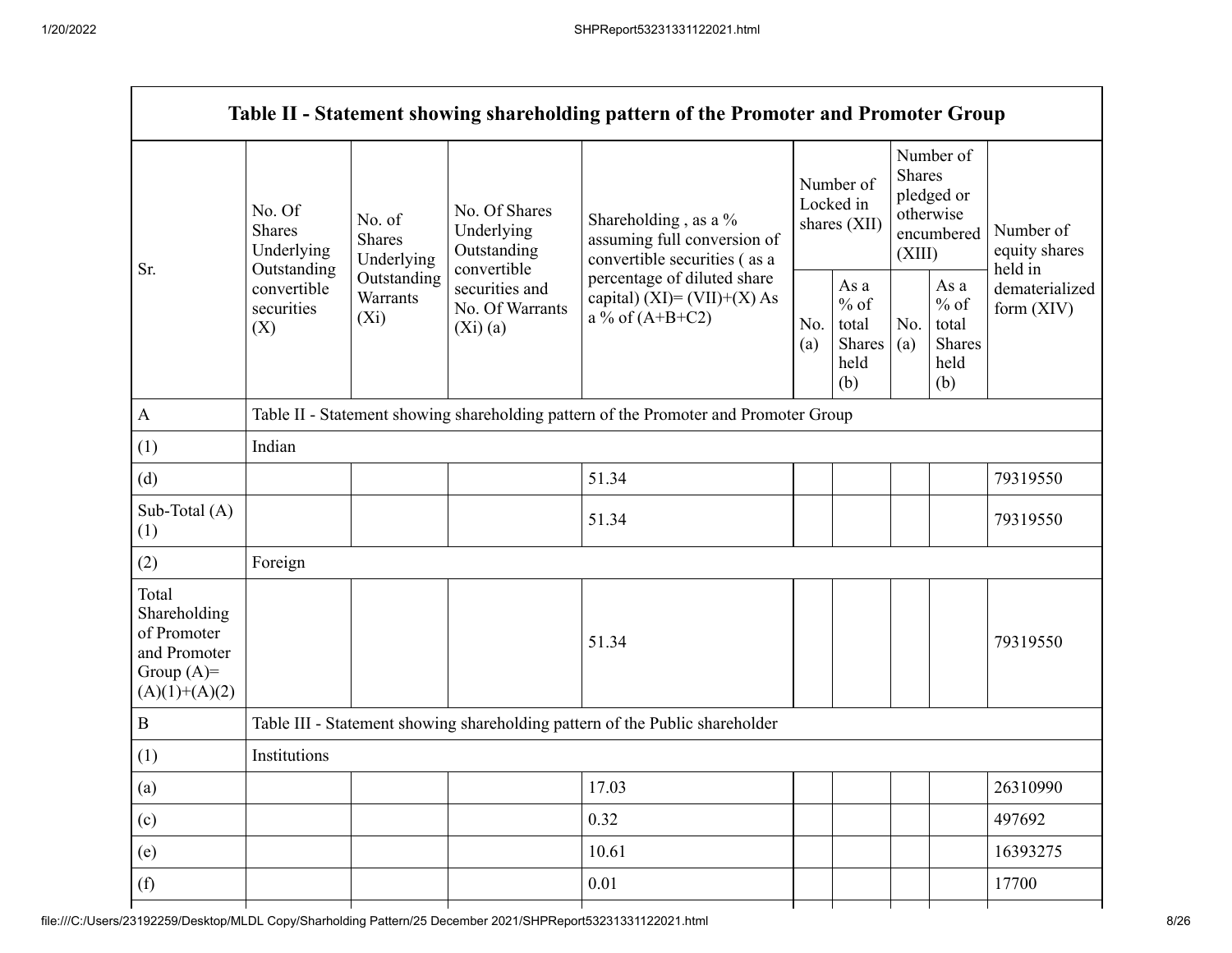1/20/2022 SHPReport53231331122021.html

| (g)                                                                     |                  |  | 0.01                                                                                          |  |  | 12136     |
|-------------------------------------------------------------------------|------------------|--|-----------------------------------------------------------------------------------------------|--|--|-----------|
| (i)                                                                     |                  |  | $\boldsymbol{0}$                                                                              |  |  | 6407      |
| Sub-Total (B)<br>(1)                                                    |                  |  | 27.99                                                                                         |  |  | 43238200  |
| (3)                                                                     | Non-institutions |  |                                                                                               |  |  |           |
| (a(i))                                                                  |                  |  | 9.5                                                                                           |  |  | 13650745  |
| (a(ii))                                                                 |                  |  | 5.64                                                                                          |  |  | 8671429   |
| (b)                                                                     |                  |  | $\mathbf{0}$                                                                                  |  |  | 540       |
| (e)                                                                     |                  |  | 5.53                                                                                          |  |  | 8521307   |
| Sub-Total (B)<br>(3)                                                    |                  |  | 20.67                                                                                         |  |  | 30844021  |
| <b>Total Public</b><br>Shareholding<br>$(B)=(B)(1)+$<br>$(B)(2)+(B)(3)$ |                  |  | 48.66                                                                                         |  |  | 74082221  |
| $\mathbf C$                                                             |                  |  | Table IV - Statement showing shareholding pattern of the Non Promoter- Non Public shareholder |  |  |           |
| Total (<br>$A+B+C2$ )                                                   |                  |  | 100                                                                                           |  |  | 153401771 |
| Total $(A+B+C)$<br>$\mathcal{E}$                                        |                  |  | 100                                                                                           |  |  | 153401771 |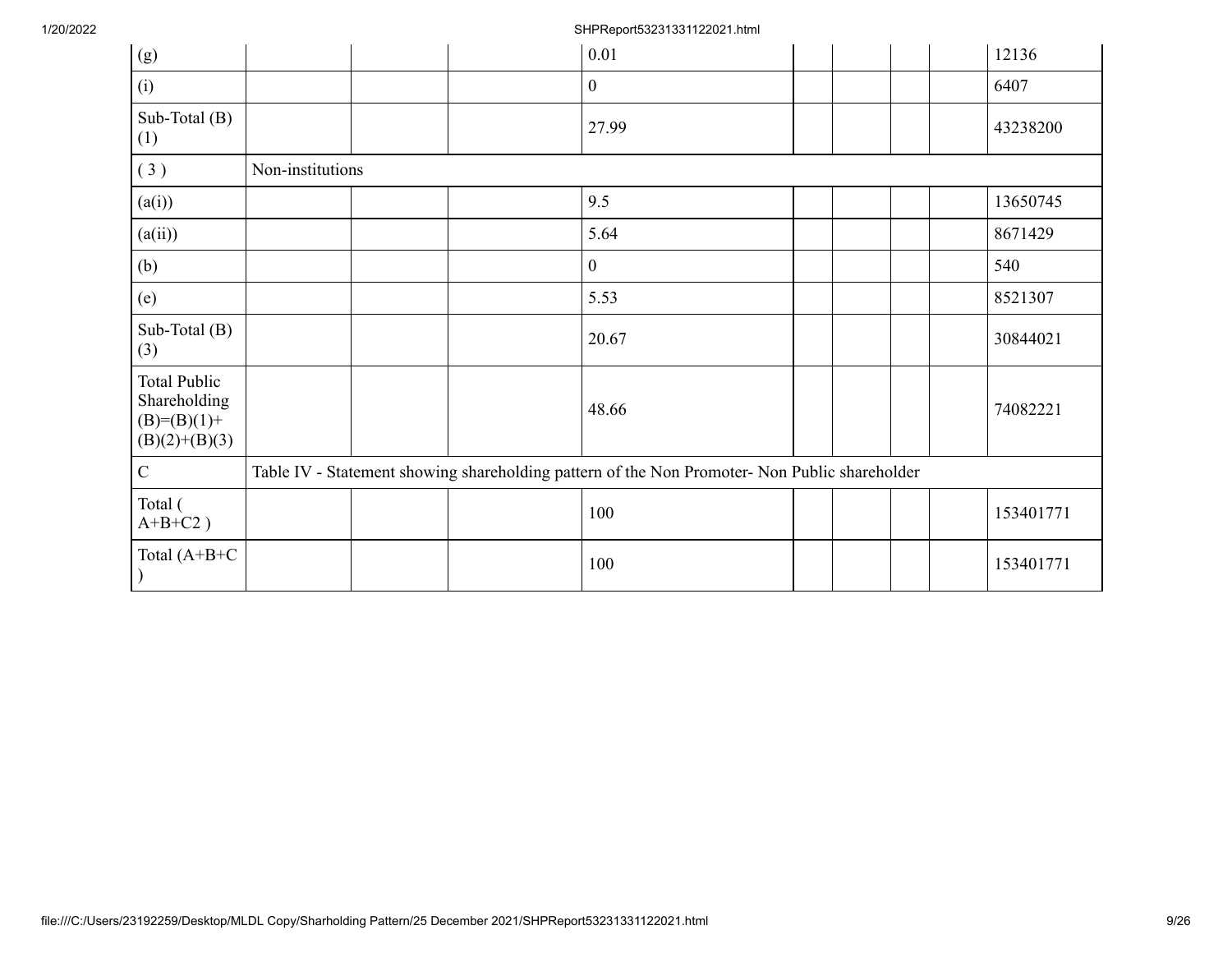|                                                                                                                      | Any Other (specify)                                           |                       |  |  |  |  |  |  |  |  |
|----------------------------------------------------------------------------------------------------------------------|---------------------------------------------------------------|-----------------------|--|--|--|--|--|--|--|--|
| Searial No.                                                                                                          | $\mathbf{1}$                                                  |                       |  |  |  |  |  |  |  |  |
| Category                                                                                                             | <b>Bodies Corporate</b>                                       | Click here to go back |  |  |  |  |  |  |  |  |
| Name of the<br>Shareholders (I)                                                                                      | MAHINDRA & MAHINDRA LIMITED                                   |                       |  |  |  |  |  |  |  |  |
| PAN(II)                                                                                                              | AAACM3025E                                                    | Total                 |  |  |  |  |  |  |  |  |
| No. of the<br>Shareholders (I)                                                                                       | $\mathbf{1}$                                                  | 1                     |  |  |  |  |  |  |  |  |
| No. of fully paid<br>up equity shares<br>held (IV)                                                                   | 79319550                                                      | 79319550              |  |  |  |  |  |  |  |  |
| No. Of Partly paid-<br>up equity shares<br>held (V)                                                                  |                                                               |                       |  |  |  |  |  |  |  |  |
| No. Of shares<br>underlying<br>Depository<br>Receipts (VI)                                                           |                                                               |                       |  |  |  |  |  |  |  |  |
| Total nos. shares<br>held $(VII) = (IV) +$<br>$(V)$ + $(VI)$                                                         | 79319550                                                      | 79319550              |  |  |  |  |  |  |  |  |
| Shareholding as a<br>% of total no. of<br>shares (calculated<br>as per SCRR,<br>1957) (VIII) As a<br>% of $(A+B+C2)$ | 51.34                                                         | 51.34                 |  |  |  |  |  |  |  |  |
|                                                                                                                      | Number of Voting Rights held in each class of securities (IX) |                       |  |  |  |  |  |  |  |  |
| Class eg: X                                                                                                          | 79319550                                                      | 79319550              |  |  |  |  |  |  |  |  |
| Class eg:y                                                                                                           |                                                               |                       |  |  |  |  |  |  |  |  |
| Total                                                                                                                | 79319550                                                      | 79319550              |  |  |  |  |  |  |  |  |
|                                                                                                                      |                                                               |                       |  |  |  |  |  |  |  |  |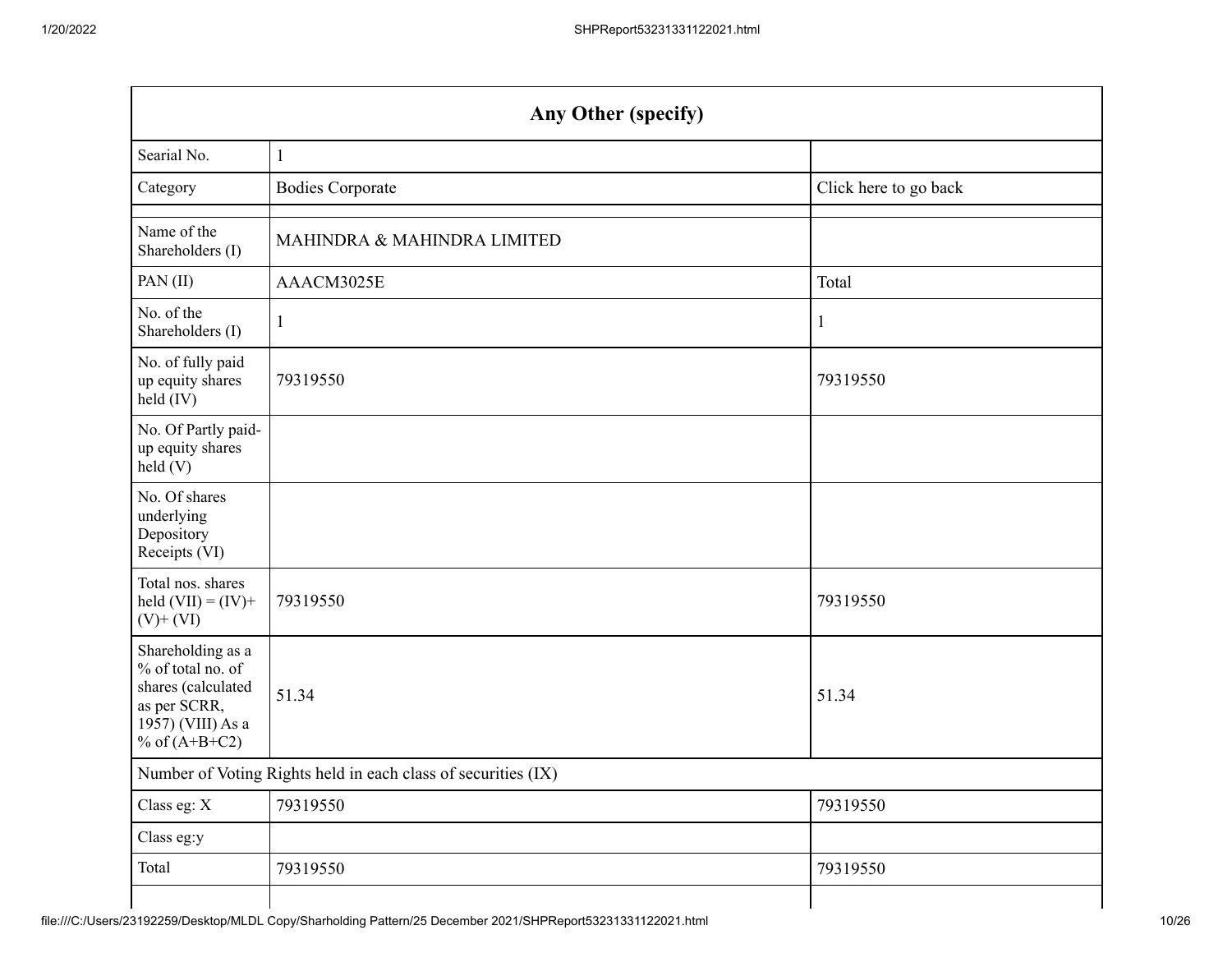| Total as a % of<br>Total Voting rights                                                                                                                                             | 51.34                                                   | 51.34    |
|------------------------------------------------------------------------------------------------------------------------------------------------------------------------------------|---------------------------------------------------------|----------|
| No. Of Shares<br>Underlying<br>Outstanding<br>convertible<br>securities $(X)$                                                                                                      |                                                         |          |
| No. of Shares<br>Underlying<br>Outstanding<br>Warrants (Xi)                                                                                                                        |                                                         |          |
| No. Of Shares<br>Underlying<br>Outstanding<br>convertible<br>securities and No.<br>Of Warrants (Xi)<br>(a)                                                                         |                                                         |          |
| Shareholding, as a<br>% assuming full<br>conversion of<br>convertible<br>securities (as a<br>percentage of<br>diluted share<br>capital) (XI)=<br>(VII)+(X) As a %<br>of $(A+B+C2)$ | 51.34                                                   | 51.34    |
| Number of Locked in shares (XII)                                                                                                                                                   |                                                         |          |
| No. $(a)$                                                                                                                                                                          |                                                         |          |
| As a % of total<br>Shares held (b)                                                                                                                                                 |                                                         |          |
|                                                                                                                                                                                    | Number of Shares pledged or otherwise encumbered (XIII) |          |
| No. $(a)$                                                                                                                                                                          |                                                         |          |
| As a % of total<br>Shares held (b)                                                                                                                                                 |                                                         |          |
| Number of equity<br>shares held in                                                                                                                                                 | 79319550                                                | 79319550 |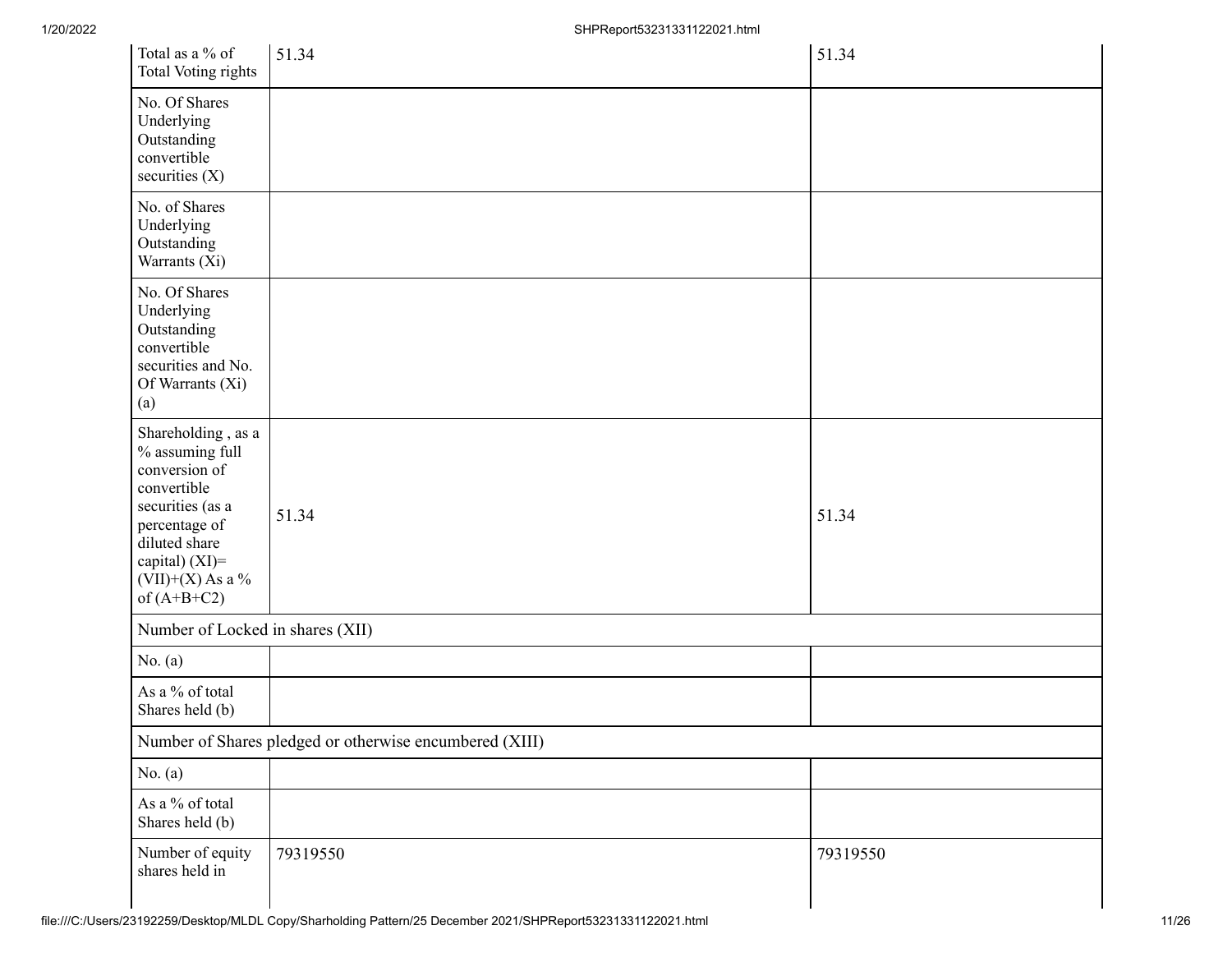| dematerialized<br>form $(XIV)$  |          |  |
|---------------------------------|----------|--|
| Reason for not providing PAN    |          |  |
| Reason for not<br>providing PAN |          |  |
| Shareholder type                | Promoter |  |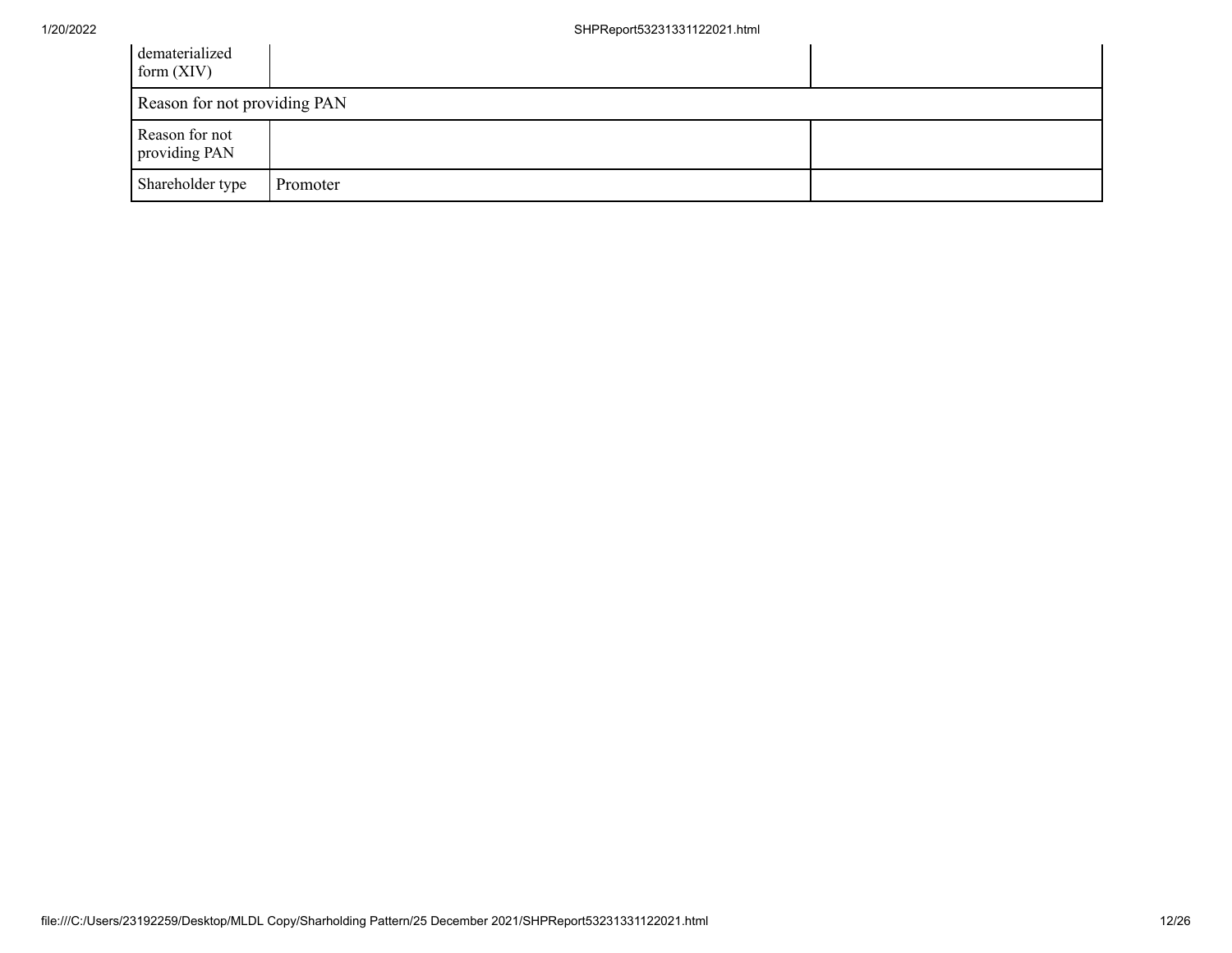| <b>Mutual Funds</b>                                                                                                          |                                                                                                                                                                                                         |                |                                                                                                |                                                                                                    |                             |
|------------------------------------------------------------------------------------------------------------------------------|---------------------------------------------------------------------------------------------------------------------------------------------------------------------------------------------------------|----------------|------------------------------------------------------------------------------------------------|----------------------------------------------------------------------------------------------------|-----------------------------|
| Searial No.                                                                                                                  | $\mathbf{1}$                                                                                                                                                                                            | $\overline{2}$ | 3                                                                                              | $\overline{4}$                                                                                     |                             |
| Name of the<br>Shareholders (I)                                                                                              | <b>ICICI</b><br><b>L&amp;T MUTUAL FUND</b><br>PRUDENTIAL<br>TRUSTEE LIMITED-L&T<br><b>MULTICAP</b><br><b>BUSINESS CYCLES FUND</b><br><b>FUND AND ITS</b><br>AND ITS SUB-ACCOUNTS<br><b>SUB ACCOUNTS</b> |                | KOTAK MAHINDRA<br>TRUSTEE CO LTD A/C<br>KOTAK MULTICAP FUND<br>AND ITS SUB-<br><b>ACCOUNTS</b> | <b>NIPPON LIFE</b><br><b>INDIA TRUSTEE</b><br>LTD-A/C NIPPON<br><b>INDIA GROWTH</b><br><b>FUND</b> | Click<br>here to go<br>back |
| PAN(II)                                                                                                                      | AAAAI0038F                                                                                                                                                                                              | AAATC4460E     | AAATK4475F                                                                                     | AAATR0090B                                                                                         | Total                       |
| No. of fully paid<br>up equity shares<br>held $(IV)$                                                                         | 11332808<br>3199856                                                                                                                                                                                     |                | 7700544                                                                                        | 2280661                                                                                            | 24513869                    |
| No. Of Partly paid-<br>up equity shares<br>held(V)                                                                           |                                                                                                                                                                                                         |                |                                                                                                |                                                                                                    |                             |
| No. Of shares<br>underlying<br>Depository<br>Receipts (VI)                                                                   |                                                                                                                                                                                                         |                |                                                                                                |                                                                                                    |                             |
| Total nos. shares<br>held $(VII) = (IV) +$<br>11332808<br>3199856<br>$(V)$ + $(VI)$                                          |                                                                                                                                                                                                         |                | 7700544                                                                                        | 2280661                                                                                            | 24513869                    |
| Shareholding as a<br>% of total no. of<br>shares (calculated<br>7.34<br>as per SCRR,<br>1957) (VIII) As a<br>% of $(A+B+C2)$ |                                                                                                                                                                                                         | 2.07           | 4.98                                                                                           | 1.48                                                                                               | 15.87                       |
| Number of Voting Rights held in each class of securities (IX)                                                                |                                                                                                                                                                                                         |                |                                                                                                |                                                                                                    |                             |
| Class eg: X                                                                                                                  | 11332808                                                                                                                                                                                                | 3199856        | 7700544                                                                                        | 2280661                                                                                            | 24513869                    |
| Class eg:y                                                                                                                   |                                                                                                                                                                                                         |                |                                                                                                |                                                                                                    |                             |
| Total                                                                                                                        | 11332808                                                                                                                                                                                                | 3199856        | 7700544                                                                                        | 2280661                                                                                            | 24513869                    |
| Total as a $\%$ of<br>Total Voting rights                                                                                    | 7.34                                                                                                                                                                                                    | 2.07           | 4.98                                                                                           | 1.48                                                                                               | 15.87                       |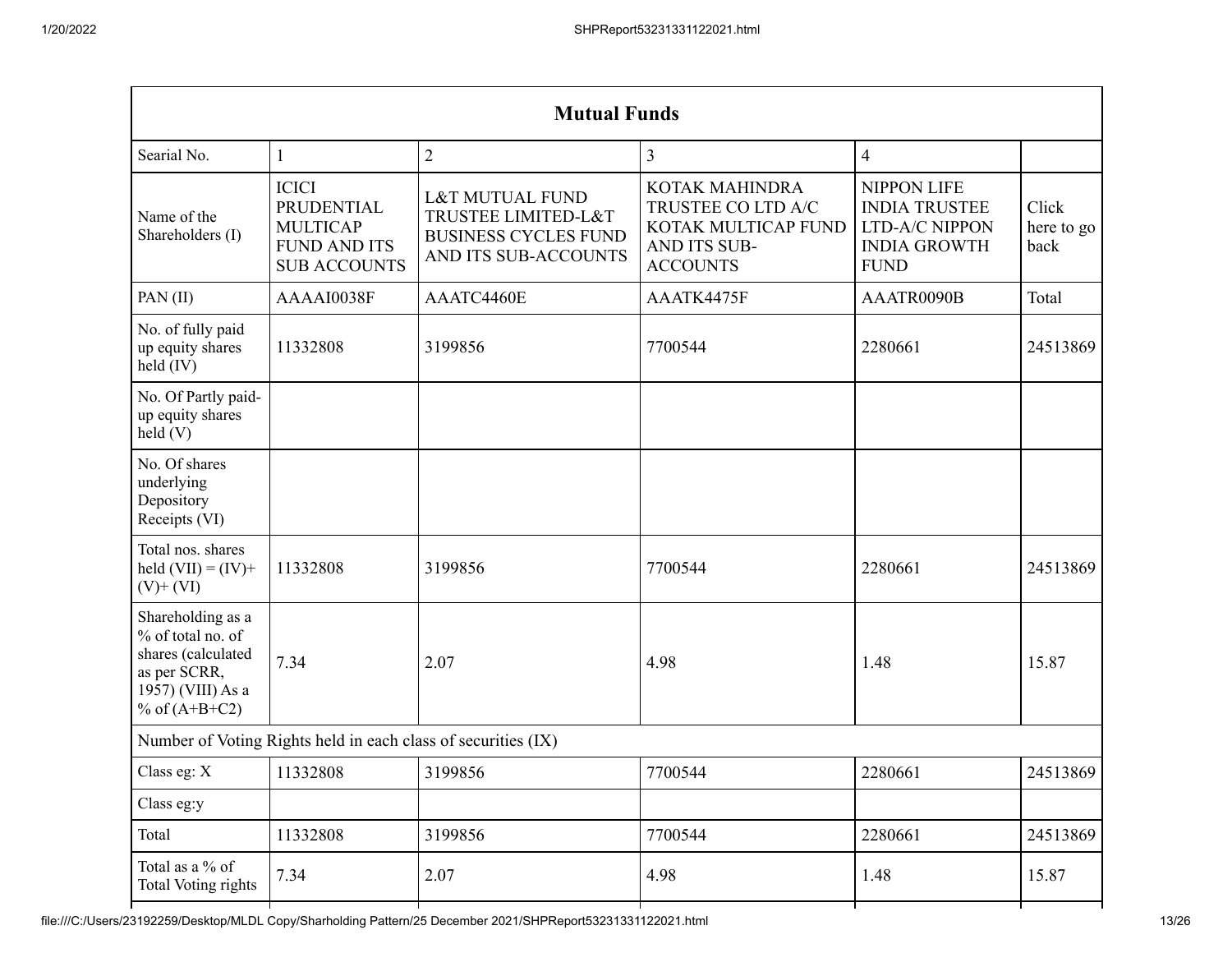| No. Of Shares<br>Underlying<br>Outstanding<br>convertible<br>securities $(X)$                                                                                                        |          |         |         |         |          |
|--------------------------------------------------------------------------------------------------------------------------------------------------------------------------------------|----------|---------|---------|---------|----------|
| No. of Shares<br>Underlying<br>Outstanding<br>Warrants (Xi)                                                                                                                          |          |         |         |         |          |
| No. Of Shares<br>Underlying<br>Outstanding<br>convertible<br>securities and No.<br>Of Warrants (Xi)<br>(a)                                                                           |          |         |         |         |          |
| Shareholding, as a<br>% assuming full<br>conversion of<br>convertible<br>securities (as a<br>percentage of<br>diluted share<br>capital) (XI)=<br>$(VII)+(X)$ As a %<br>of $(A+B+C2)$ | 7.34     | 2.07    | 4.98    | 1.48    | 15.87    |
| Number of Locked in shares (XII)                                                                                                                                                     |          |         |         |         |          |
| No. $(a)$                                                                                                                                                                            |          |         |         |         |          |
| As a % of total<br>Shares held (b)                                                                                                                                                   |          |         |         |         |          |
| Number of equity<br>shares held in<br>dematerialized<br>form (XIV)                                                                                                                   | 11332808 | 3199856 | 7700544 | 2280661 | 24513869 |
| Reason for not providing PAN                                                                                                                                                         |          |         |         |         |          |
| Reason for not<br>providing PAN                                                                                                                                                      |          |         |         |         |          |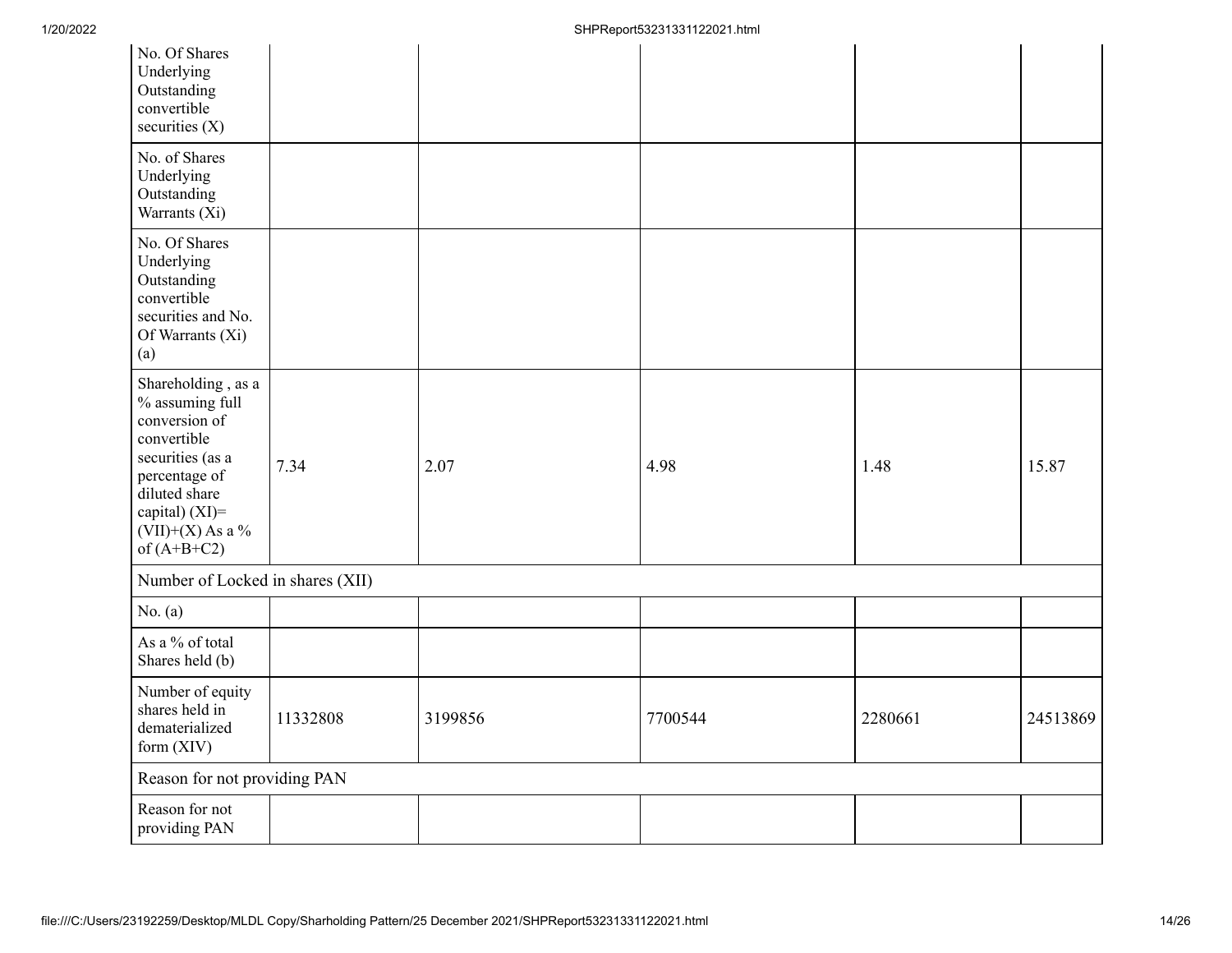| <b>Foreign Portfolio Investors</b>                                                                                           |                                                                                                                                                                                            |                                                               |                                                                                          |                                                                                                 |                             |
|------------------------------------------------------------------------------------------------------------------------------|--------------------------------------------------------------------------------------------------------------------------------------------------------------------------------------------|---------------------------------------------------------------|------------------------------------------------------------------------------------------|-------------------------------------------------------------------------------------------------|-----------------------------|
| Searial No.                                                                                                                  | $\mathbf{1}$                                                                                                                                                                               | $\overline{2}$                                                | 3                                                                                        | $\overline{4}$                                                                                  |                             |
| Name of the<br>Shareholders (I)                                                                                              | <b>FIRST STATE</b><br><b>CAISSE DE DEPOT ET</b><br><b>INDIAN</b><br>PLACEMENT DU QUEBEC -<br>FIRST STATE INVESTMENTS<br><b>SUBCONTINENT</b><br><b>INTERNATIONAL LIMITED</b><br><b>FUND</b> |                                                               | THE SCOTTISH<br><b>ORIENTAL</b><br><b>SMALLER</b><br><b>COMPANIES</b><br><b>TRUSTPLC</b> | <b>GOLDMAN SACHS</b><br><b>FUNDS - GOLDMAN</b><br><b>SACHS INDIA</b><br><b>EQUITY PORTFOLIO</b> | Click<br>here to go<br>back |
| PAN(II)                                                                                                                      | AAATF1850H                                                                                                                                                                                 | AADCC1811B                                                    | AAFCS8093R                                                                               | AAGCG9887L                                                                                      | Total                       |
| No. of fully paid<br>up equity shares<br>held $(IV)$                                                                         | 2584663<br>2897442<br>2774739                                                                                                                                                              |                                                               | 2597325                                                                                  | 10854169                                                                                        |                             |
| No. Of Partly paid-<br>up equity shares<br>held(V)                                                                           |                                                                                                                                                                                            |                                                               |                                                                                          |                                                                                                 |                             |
| No. Of shares<br>underlying<br>Depository<br>Receipts (VI)                                                                   |                                                                                                                                                                                            |                                                               |                                                                                          |                                                                                                 |                             |
| Total nos. shares<br>held $(VII) = (IV) +$<br>2774739<br>2584663<br>$(V)$ + $(VI)$                                           |                                                                                                                                                                                            |                                                               | 2897442                                                                                  | 2597325                                                                                         | 10854169                    |
| Shareholding as a<br>% of total no. of<br>shares (calculated<br>1.67<br>as per SCRR,<br>1957) (VIII) As a<br>% of $(A+B+C2)$ |                                                                                                                                                                                            | 1.8<br>1.88                                                   |                                                                                          | 1.68                                                                                            | 7.03                        |
|                                                                                                                              |                                                                                                                                                                                            | Number of Voting Rights held in each class of securities (IX) |                                                                                          |                                                                                                 |                             |
| Class eg: X                                                                                                                  | 2584663                                                                                                                                                                                    | 2774739                                                       | 2897442                                                                                  | 2597325                                                                                         | 10854169                    |
| Class eg:y                                                                                                                   |                                                                                                                                                                                            |                                                               |                                                                                          |                                                                                                 |                             |
| Total                                                                                                                        | 2584663                                                                                                                                                                                    | 2774739                                                       | 2897442                                                                                  | 2597325                                                                                         | 10854169                    |
| Total as a % of<br>Total Voting rights                                                                                       | 1.67                                                                                                                                                                                       | 1.8                                                           | 1.88                                                                                     | 1.68                                                                                            | 7.03                        |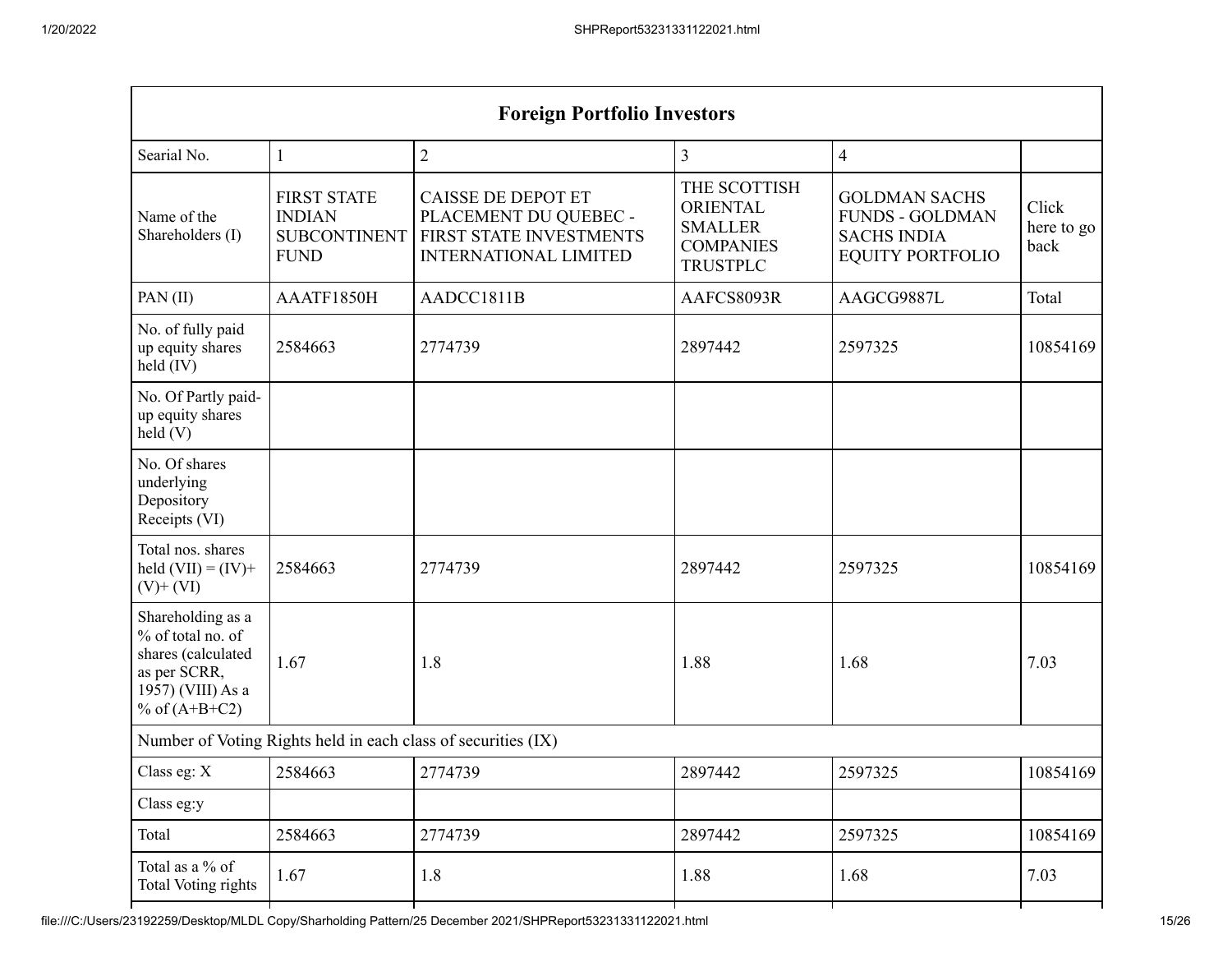| No. Of Shares<br>Underlying<br>Outstanding<br>convertible<br>securities $(X)$                                                                                                        |         |         |         |         |          |
|--------------------------------------------------------------------------------------------------------------------------------------------------------------------------------------|---------|---------|---------|---------|----------|
| No. of Shares<br>Underlying<br>Outstanding<br>Warrants (Xi)                                                                                                                          |         |         |         |         |          |
| No. Of Shares<br>Underlying<br>Outstanding<br>convertible<br>securities and No.<br>Of Warrants (Xi)<br>(a)                                                                           |         |         |         |         |          |
| Shareholding, as a<br>% assuming full<br>conversion of<br>convertible<br>securities (as a<br>percentage of<br>diluted share<br>capital) (XI)=<br>$(VII)+(X)$ As a %<br>of $(A+B+C2)$ | 1.67    | 1.8     | 1.88    | 1.68    | 7.03     |
| Number of Locked in shares (XII)                                                                                                                                                     |         |         |         |         |          |
| No. $(a)$                                                                                                                                                                            |         |         |         |         |          |
| As a % of total<br>Shares held (b)                                                                                                                                                   |         |         |         |         |          |
| Number of equity<br>shares held in<br>dematerialized<br>form $(XIV)$                                                                                                                 | 2584663 | 2774739 | 2897442 | 2597325 | 10854169 |
| Reason for not providing PAN                                                                                                                                                         |         |         |         |         |          |
| Reason for not<br>providing PAN                                                                                                                                                      |         |         |         |         |          |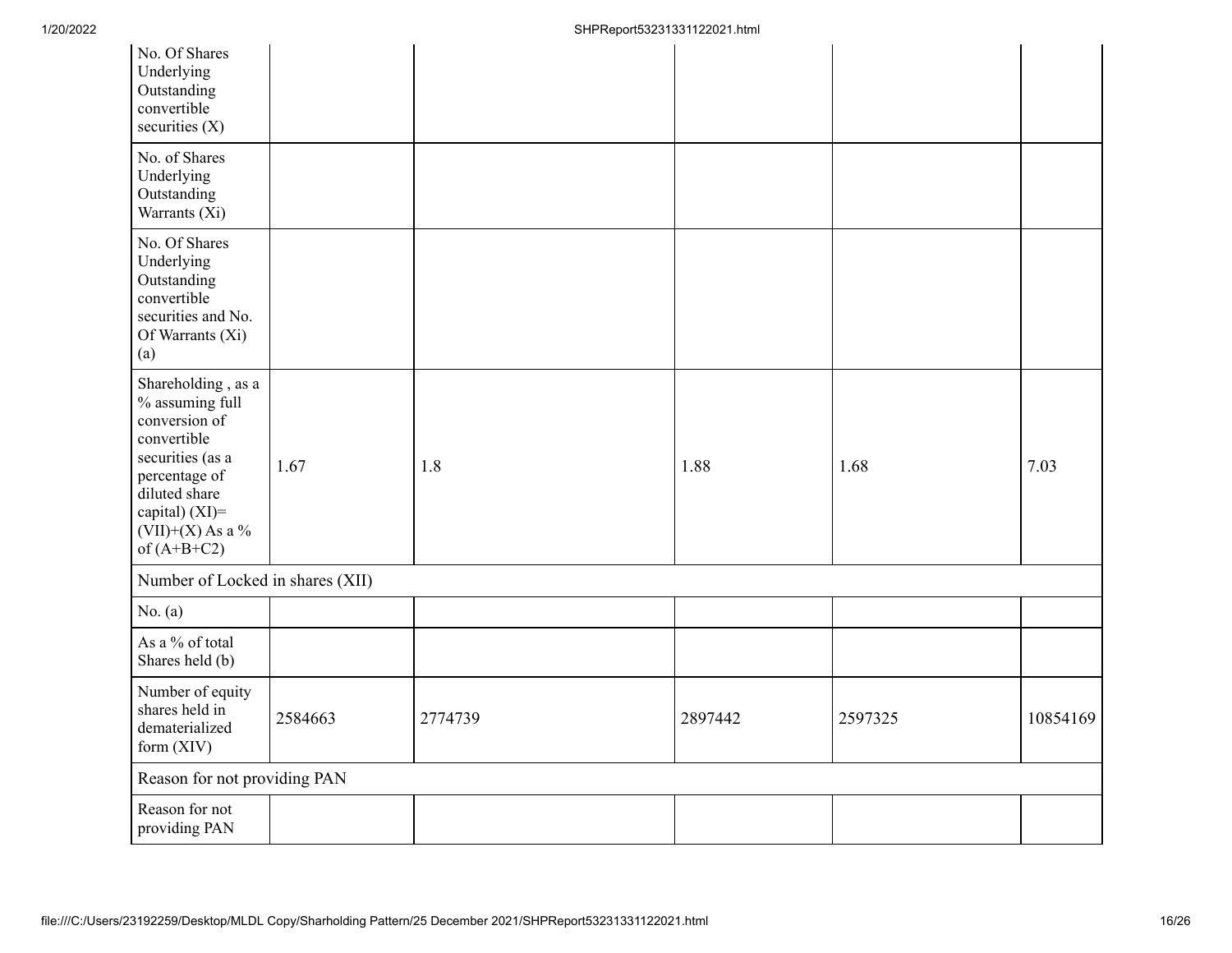| Any Other (specify)                                                                                                  |                                                               |                       |  |  |
|----------------------------------------------------------------------------------------------------------------------|---------------------------------------------------------------|-----------------------|--|--|
| Searial No.                                                                                                          | $\mathbf{1}$                                                  |                       |  |  |
| Category                                                                                                             | Other                                                         |                       |  |  |
| Category / More<br>than 1 percentage                                                                                 | Category                                                      | Click here to go back |  |  |
| Name of the<br>Shareholders (I)                                                                                      | NAVAL GROUP INSURANCE FUND                                    |                       |  |  |
| PAN(II)                                                                                                              |                                                               | Total                 |  |  |
| No. of the<br>Shareholders (I)                                                                                       | $\mathbf{1}$                                                  | 1                     |  |  |
| No. of fully paid<br>up equity shares<br>held (IV)                                                                   | 6407                                                          | 6407                  |  |  |
| No. Of Partly paid-<br>up equity shares<br>held(V)                                                                   |                                                               |                       |  |  |
| No. Of shares<br>underlying<br>Depository<br>Receipts (VI)                                                           |                                                               |                       |  |  |
| Total nos. shares<br>held $(VII) = (IV) +$<br>$(V)$ + $(VI)$                                                         | 6407                                                          | 6407                  |  |  |
| Shareholding as a<br>% of total no. of<br>shares (calculated<br>as per SCRR,<br>1957) (VIII) As a<br>% of $(A+B+C2)$ | $\boldsymbol{0}$                                              | $\boldsymbol{0}$      |  |  |
|                                                                                                                      | Number of Voting Rights held in each class of securities (IX) |                       |  |  |
| Class eg: X                                                                                                          | 6407                                                          | 6407                  |  |  |
| Class eg:y                                                                                                           |                                                               |                       |  |  |
|                                                                                                                      |                                                               |                       |  |  |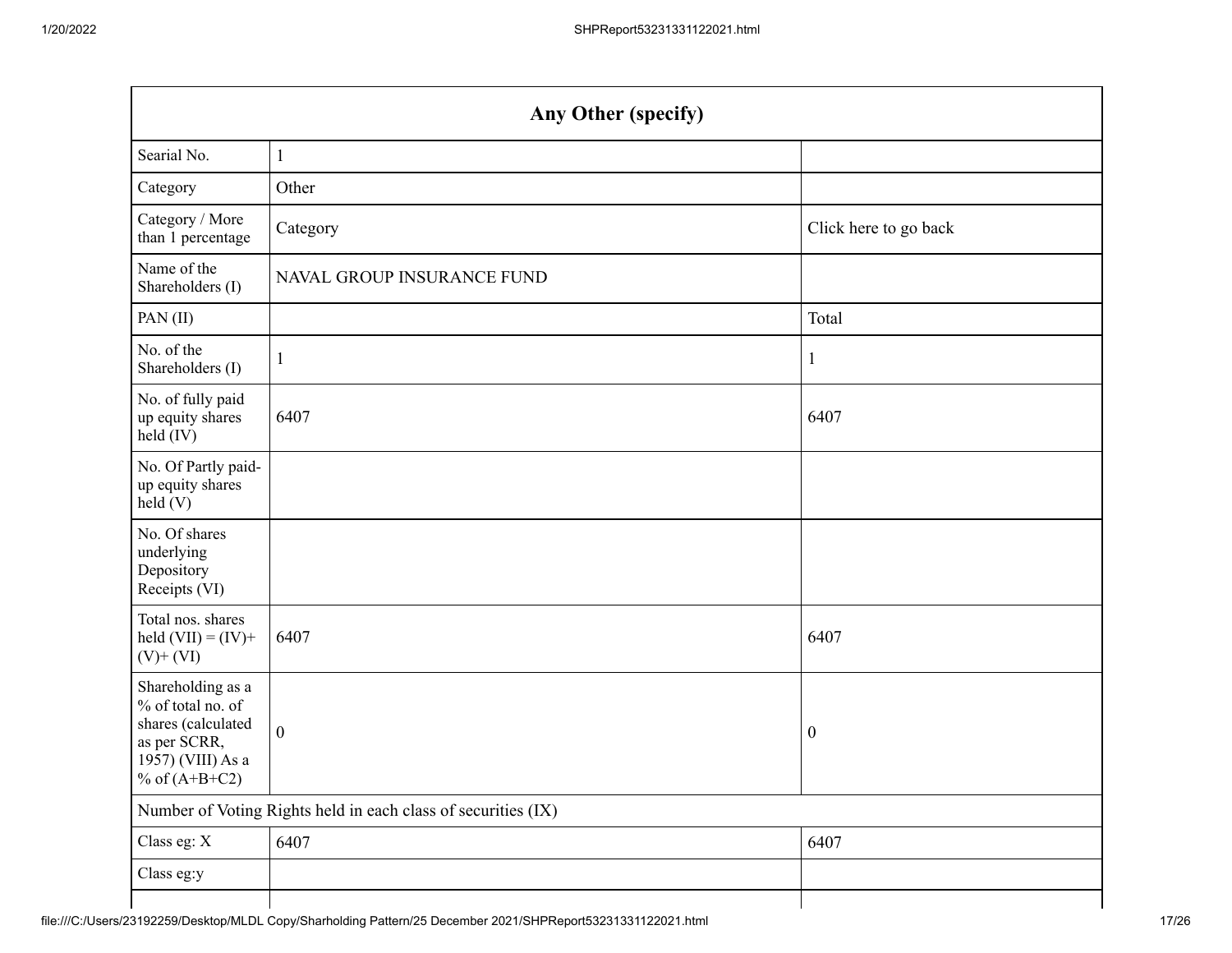| Total                                                                                                                                                                                   | 6407             | 6407             |
|-----------------------------------------------------------------------------------------------------------------------------------------------------------------------------------------|------------------|------------------|
| Total as a % of<br>Total Voting rights                                                                                                                                                  | $\boldsymbol{0}$ | $\boldsymbol{0}$ |
| No. Of Shares<br>Underlying<br>Outstanding<br>convertible<br>securities (X)                                                                                                             |                  |                  |
| No. of Shares<br>Underlying<br>Outstanding<br>Warrants (Xi)                                                                                                                             |                  |                  |
| No. Of Shares<br>Underlying<br>Outstanding<br>convertible<br>securities and<br>Warrants (X)                                                                                             |                  |                  |
| Shareholding, as a<br>$\%$ assuming full<br>conversion of<br>convertible<br>securities (as a<br>percentage of<br>diluted share<br>capital) (XI)=<br>$(VII)+(X)$ As a %<br>of $(A+B+C2)$ | $\boldsymbol{0}$ | $\boldsymbol{0}$ |
| Number of Locked in shares (XII)                                                                                                                                                        |                  |                  |
| No. $(a)$                                                                                                                                                                               |                  |                  |
| As a % of total<br>Shares held (b)                                                                                                                                                      |                  |                  |
| Number of equity<br>shares held in<br>dematerialized<br>form (XIV)                                                                                                                      | 6407             | 6407             |
| Reason for not providing PAN                                                                                                                                                            |                  |                  |
| Reason for not<br>providing PAN                                                                                                                                                         |                  |                  |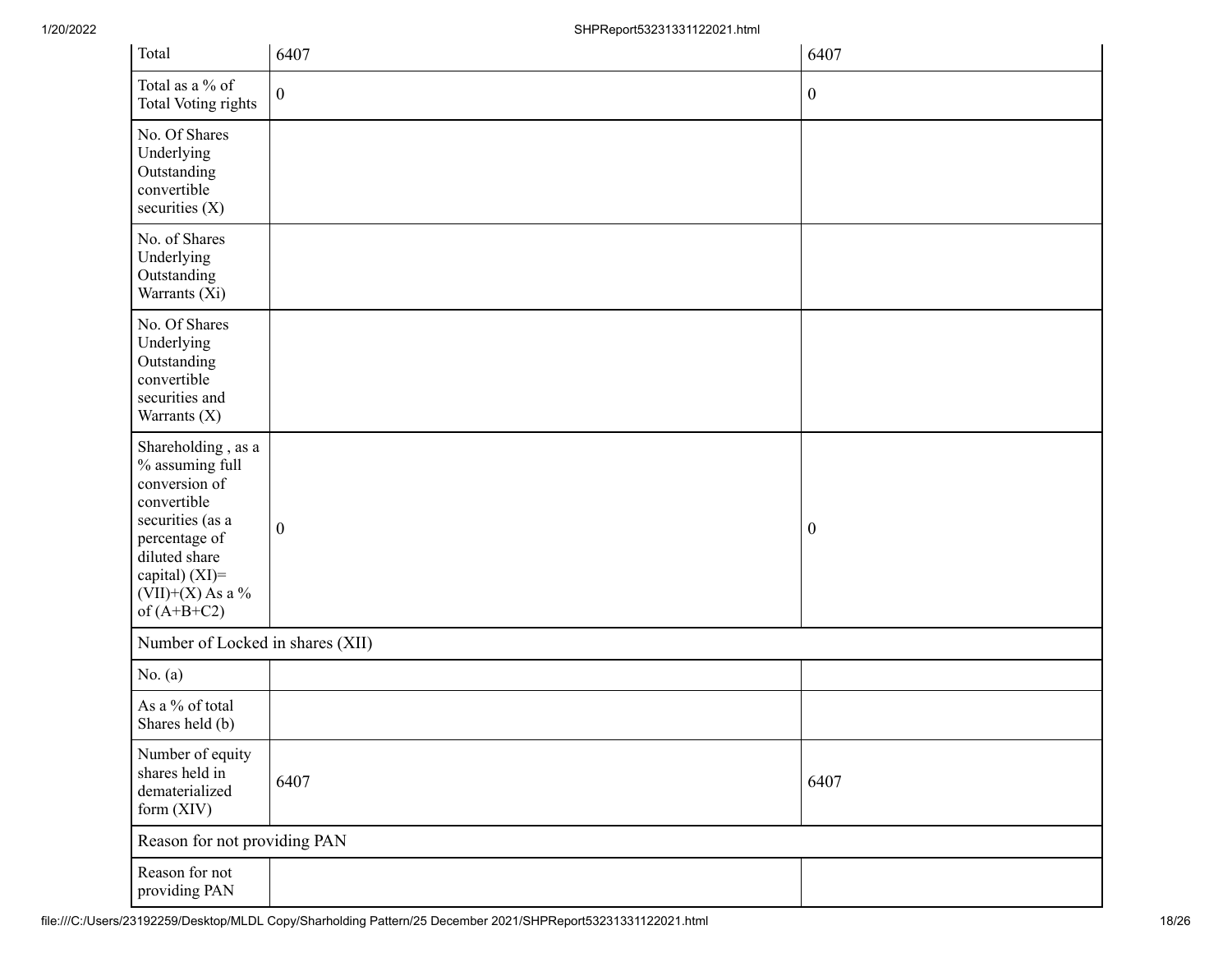| Any Other (specify)                                                                                                  |                |                                                               |                              |                          |                            |              |            |
|----------------------------------------------------------------------------------------------------------------------|----------------|---------------------------------------------------------------|------------------------------|--------------------------|----------------------------|--------------|------------|
| Searial No.                                                                                                          | 1              | $\overline{2}$                                                | $\mathfrak{Z}$               | $\overline{\mathcal{A}}$ | 5                          | 6            | $\tau$     |
| Category                                                                                                             | <b>Trusts</b>  | Overseas Corporate<br><b>Bodies</b>                           | Non-Resident Indian<br>(NRI) | Clearing<br>Members      | <b>Bodies</b><br>Corporate | <b>IEPF</b>  | <b>HUF</b> |
| Category / More<br>than 1 percentage                                                                                 | Category       | Category                                                      | Category                     | Category                 | Category                   | Category     | Category   |
| Name of the<br>Shareholders (I)                                                                                      |                |                                                               |                              |                          |                            |              |            |
| PAN (II)                                                                                                             |                |                                                               |                              |                          |                            |              |            |
| No. of the<br>Shareholders (I)                                                                                       | $\overline{4}$ | $\mathbf{2}$                                                  | 1121                         | 62                       | 531                        | $\mathbf{1}$ | 1061       |
| No. of fully paid<br>up equity shares<br>held (IV)                                                                   | 28721          | 33                                                            | 1457046                      | 155952                   | 4408916                    | 553197       | 1935629    |
| No. Of Partly paid-<br>up equity shares<br>held (V)                                                                  |                |                                                               |                              |                          |                            |              |            |
| No. Of shares<br>underlying<br>Depository<br>Receipts (VI)                                                           |                |                                                               |                              |                          |                            |              |            |
| Total nos. shares<br>held $(VII) = (IV) +$<br>$(V)$ + $(VI)$                                                         | 28721          | 33                                                            | 1457046                      | 155952                   | 4408916                    | 553197       | 1935629    |
| Shareholding as a<br>% of total no. of<br>shares (calculated<br>as per SCRR,<br>1957) (VIII) As a<br>% of $(A+B+C2)$ | 0.02           | $\boldsymbol{0}$                                              | 0.94                         | 0.1                      | 2.85                       | 0.36         | 1.25       |
|                                                                                                                      |                | Number of Voting Rights held in each class of securities (IX) |                              |                          |                            |              |            |
| Class eg: X                                                                                                          | 28721          | 33                                                            | 1457046                      | 155952                   | 4408916                    | 553197       | 1935629    |
| Class eg:y                                                                                                           |                |                                                               |                              |                          |                            |              |            |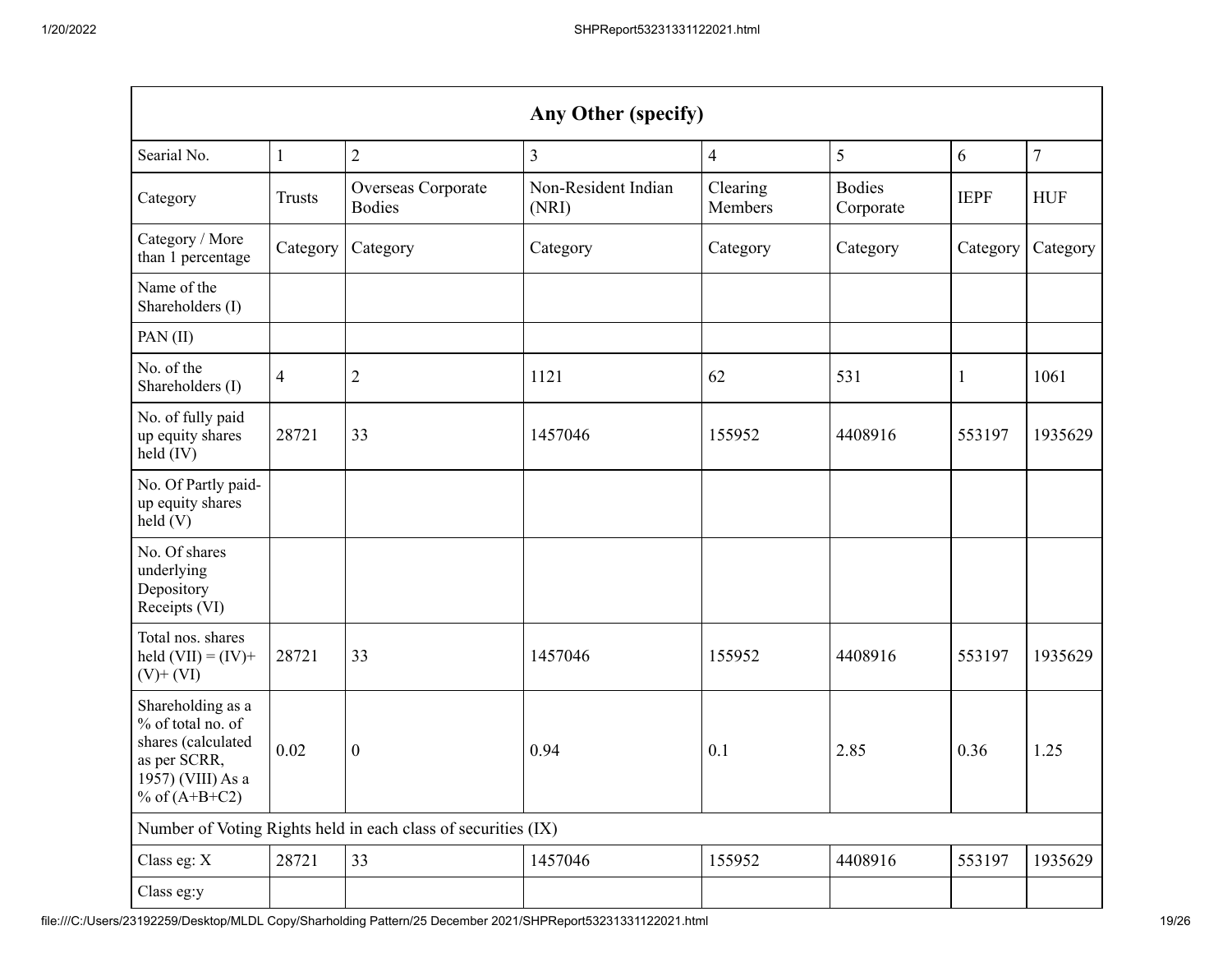## 1/20/2022 SHPReport53231331122021.html

| Total                                                                                                                                                                                | 28721                            | 33               | 1457046 | 155952 | 4408916 | 553197 | 1935629 |
|--------------------------------------------------------------------------------------------------------------------------------------------------------------------------------------|----------------------------------|------------------|---------|--------|---------|--------|---------|
| Total as a % of<br>Total Voting rights                                                                                                                                               | 0.02                             | $\boldsymbol{0}$ | 0.94    | 0.1    | 2.85    | 0.36   | 1.25    |
| No. Of Shares<br>Underlying<br>Outstanding<br>convertible<br>securities (X)                                                                                                          |                                  |                  |         |        |         |        |         |
| No. of Shares<br>Underlying<br>Outstanding<br>Warrants (Xi)                                                                                                                          |                                  |                  |         |        |         |        |         |
| No. Of Shares<br>Underlying<br>Outstanding<br>convertible<br>securities and No.<br>Of Warrants (Xi)<br>(a)                                                                           |                                  |                  |         |        |         |        |         |
| Shareholding, as a<br>% assuming full<br>conversion of<br>convertible<br>securities (as a<br>percentage of<br>diluted share<br>capital) (XI)=<br>$(VII)+(X)$ As a %<br>of $(A+B+C2)$ | 0.02                             | $\boldsymbol{0}$ | 0.94    | 0.1    | 2.85    | 0.36   | 1.25    |
|                                                                                                                                                                                      | Number of Locked in shares (XII) |                  |         |        |         |        |         |
| No. $(a)$                                                                                                                                                                            |                                  |                  |         |        |         |        |         |
| As a % of total<br>Shares held (b)                                                                                                                                                   |                                  |                  |         |        |         |        |         |
| Number of equity<br>shares held in<br>dematerialized<br>form (XIV)                                                                                                                   | 28721                            | 33               | 1452570 | 155952 | 4395205 | 553197 | 1935629 |
| Reason for not providing PAN                                                                                                                                                         |                                  |                  |         |        |         |        |         |
| Reason for not                                                                                                                                                                       |                                  |                  |         |        |         |        |         |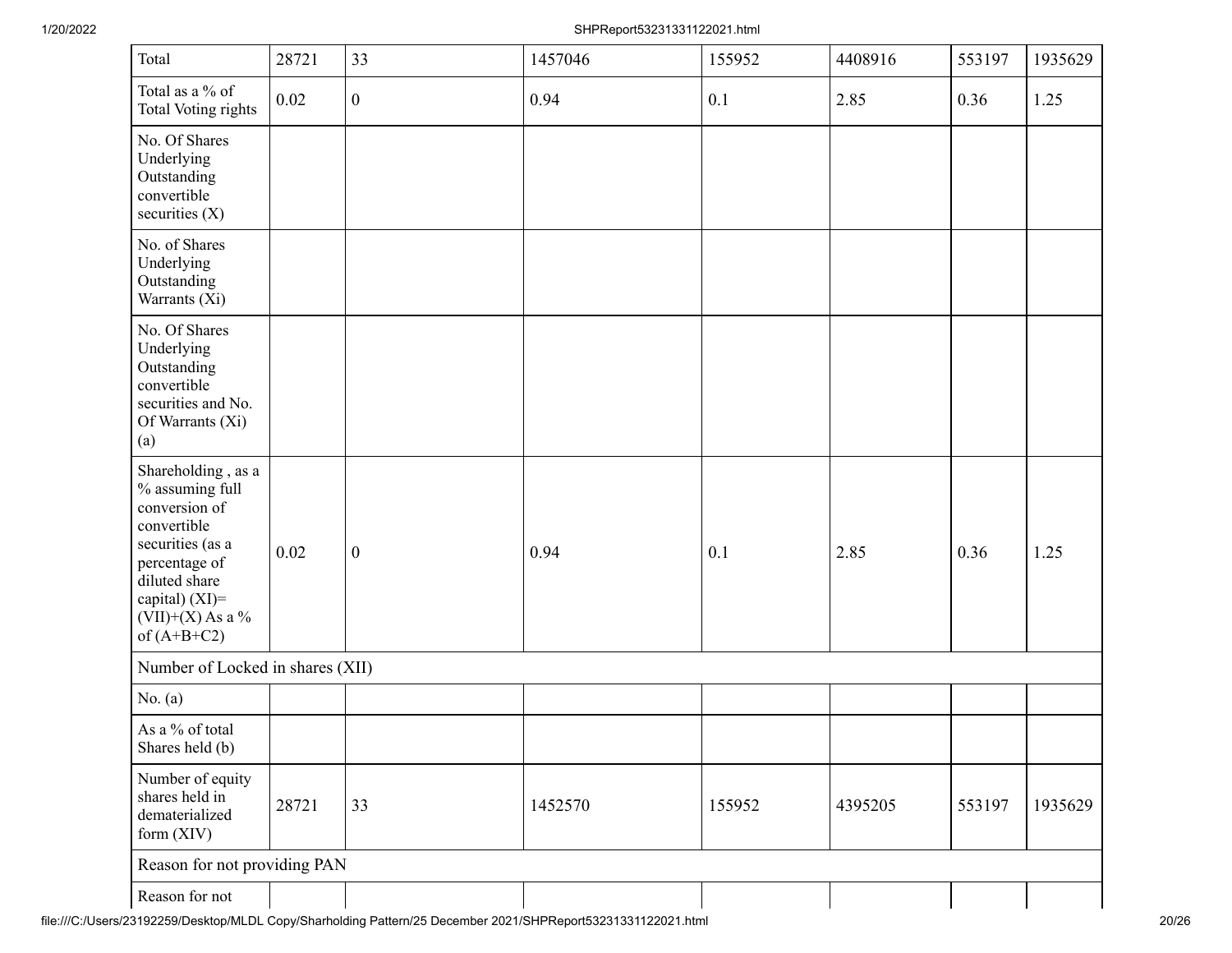| .<br>$\sim$<br>- providing |  |
|----------------------------|--|
|----------------------------|--|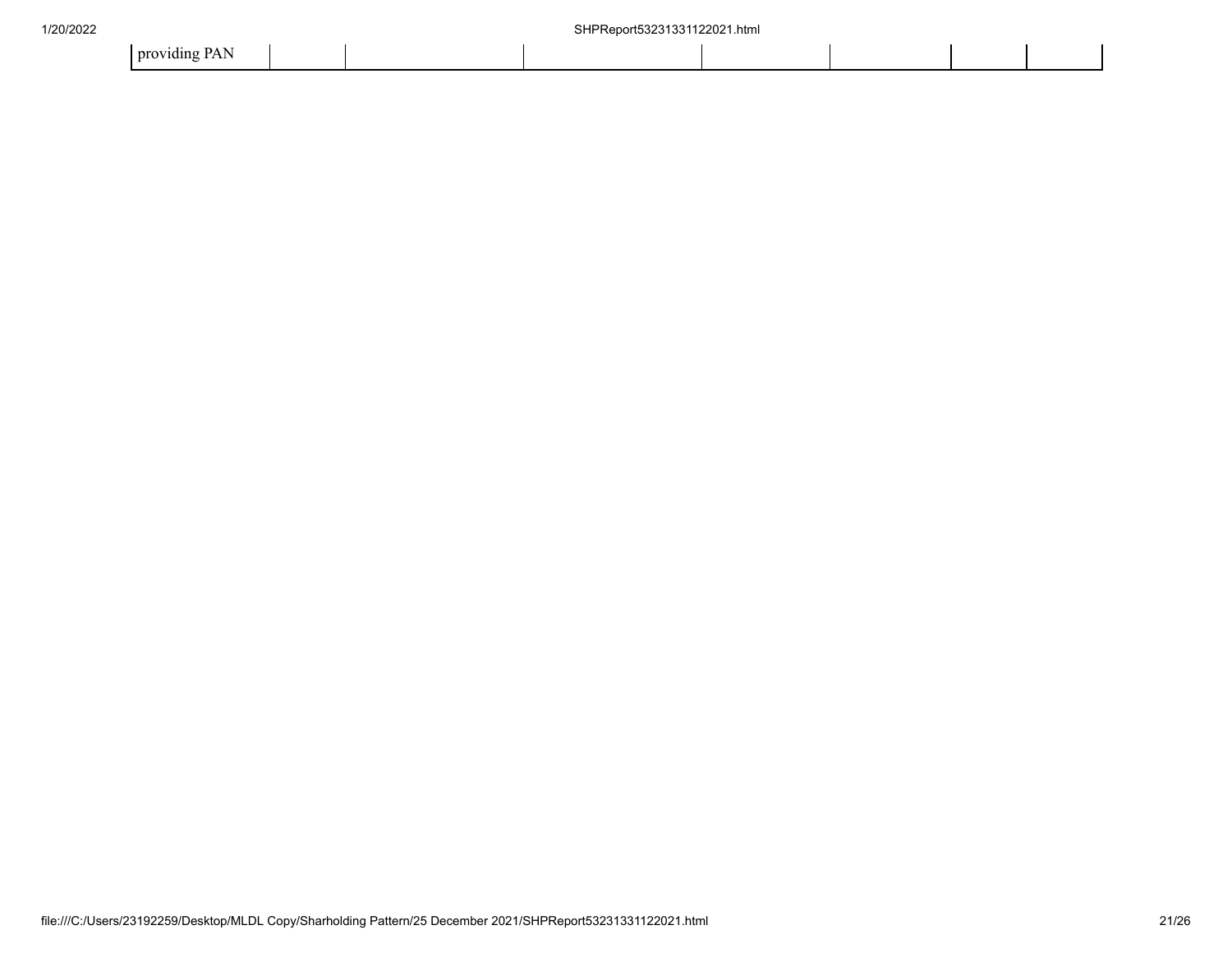|                                                                                                                      | Any Other (specify)                                           |  |  |  |  |
|----------------------------------------------------------------------------------------------------------------------|---------------------------------------------------------------|--|--|--|--|
| Searial No.                                                                                                          |                                                               |  |  |  |  |
| Category                                                                                                             |                                                               |  |  |  |  |
| Category / More<br>than 1 percentage                                                                                 |                                                               |  |  |  |  |
| Name of the<br>Shareholders (I)                                                                                      | Click here to go back                                         |  |  |  |  |
| PAN(II)                                                                                                              | Total                                                         |  |  |  |  |
| No. of the<br>Shareholders (I)                                                                                       | 2782                                                          |  |  |  |  |
| No. of fully paid<br>up equity shares<br>held (IV)                                                                   | 8539494                                                       |  |  |  |  |
| No. Of Partly paid-<br>up equity shares<br>held (V)                                                                  |                                                               |  |  |  |  |
| No. Of shares<br>underlying<br>Depository<br>Receipts (VI)                                                           |                                                               |  |  |  |  |
| Total nos. shares<br>held $(VII) = (IV) +$<br>$(V)$ + $(VI)$                                                         | 8539494                                                       |  |  |  |  |
| Shareholding as a<br>% of total no. of<br>shares (calculated<br>as per SCRR,<br>1957) (VIII) As a<br>% of $(A+B+C2)$ | 5.52                                                          |  |  |  |  |
|                                                                                                                      | Number of Voting Rights held in each class of securities (IX) |  |  |  |  |
| Class eg: X                                                                                                          | 8539494                                                       |  |  |  |  |
| Class eg:y                                                                                                           |                                                               |  |  |  |  |
|                                                                                                                      |                                                               |  |  |  |  |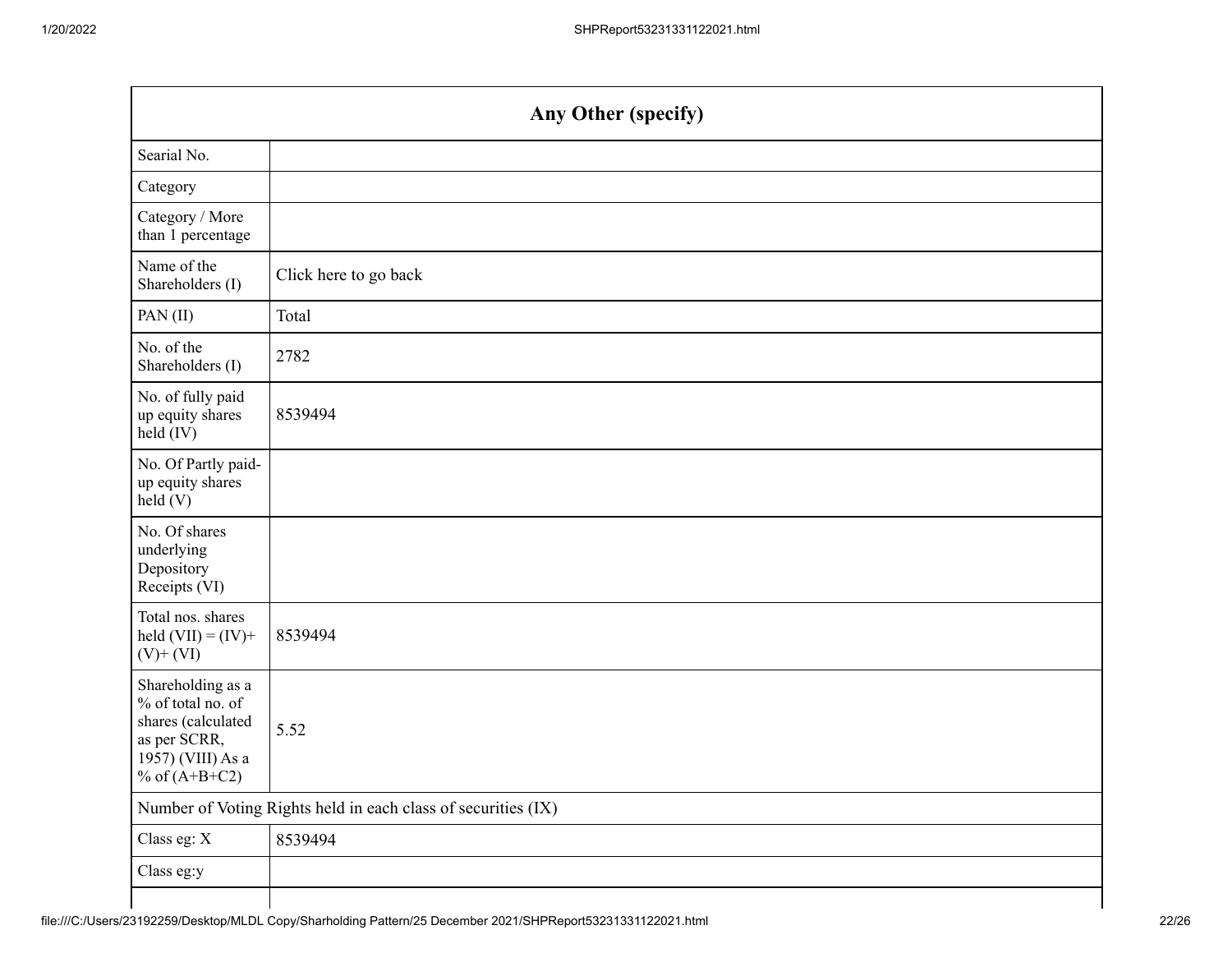| Total                                                                                                                                                                                   | 8539494 |
|-----------------------------------------------------------------------------------------------------------------------------------------------------------------------------------------|---------|
| Total as a % of<br>Total Voting rights                                                                                                                                                  | 5.52    |
| No. Of Shares<br>Underlying<br>Outstanding<br>convertible<br>securities (X)                                                                                                             |         |
| No. of Shares<br>Underlying<br>Outstanding<br>Warrants (Xi)                                                                                                                             |         |
| No. Of Shares<br>Underlying<br>Outstanding<br>convertible<br>securities and No.<br>Of Warrants (Xi)<br>(a)                                                                              |         |
| Shareholding, as a<br>$\%$ assuming full<br>conversion of<br>convertible<br>securities (as a<br>percentage of<br>diluted share<br>capital) (XI)=<br>$(VII)+(X)$ As a %<br>of $(A+B+C2)$ | 5.52    |
| Number of Locked in shares (XII)                                                                                                                                                        |         |
| No. $(a)$                                                                                                                                                                               |         |
| As a % of total<br>Shares held (b)                                                                                                                                                      |         |
| Number of equity<br>shares held in<br>dematerialized<br>form (XIV)                                                                                                                      | 8521307 |
| Reason for not providing PAN                                                                                                                                                            |         |
| Reason for not                                                                                                                                                                          |         |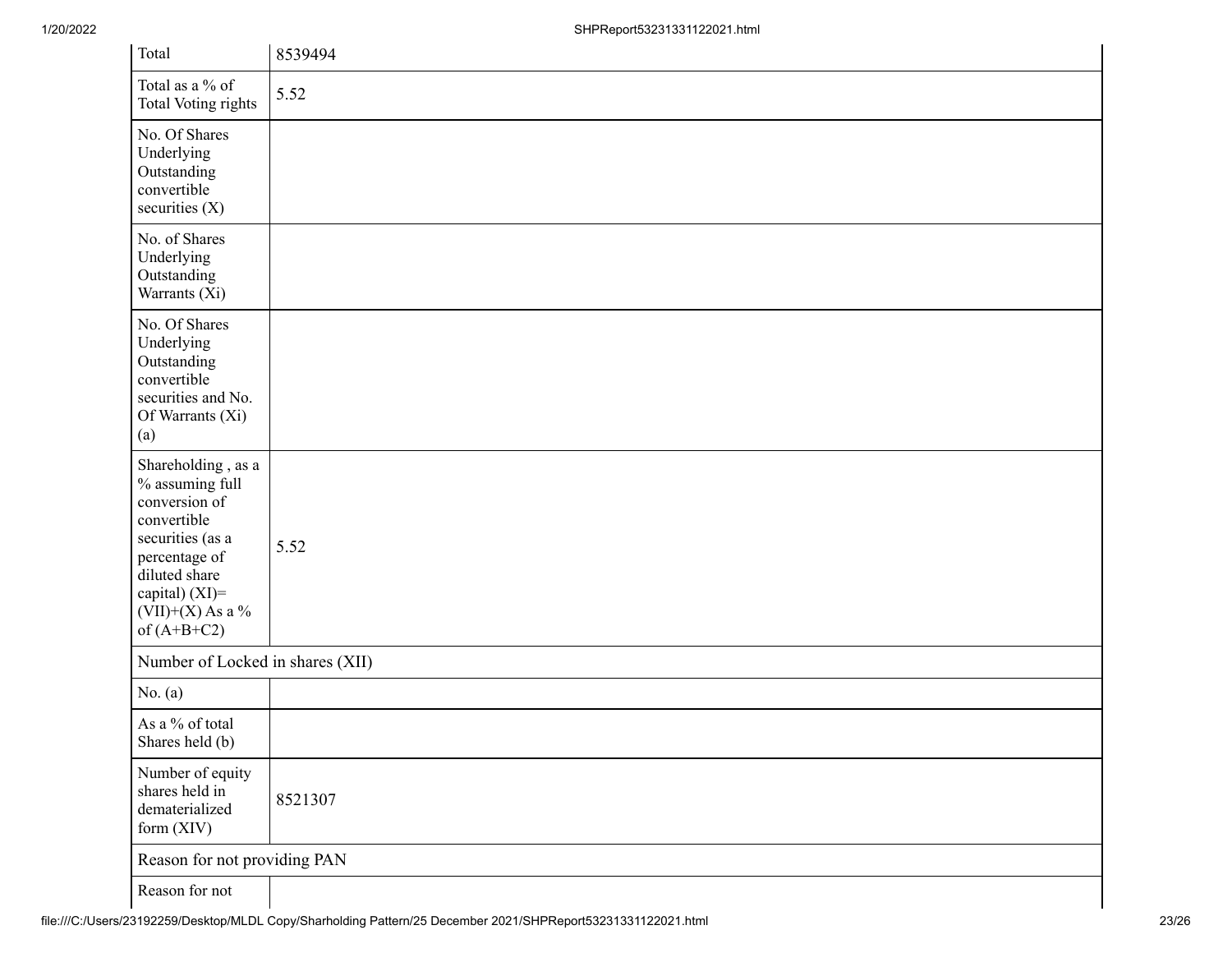providing PAN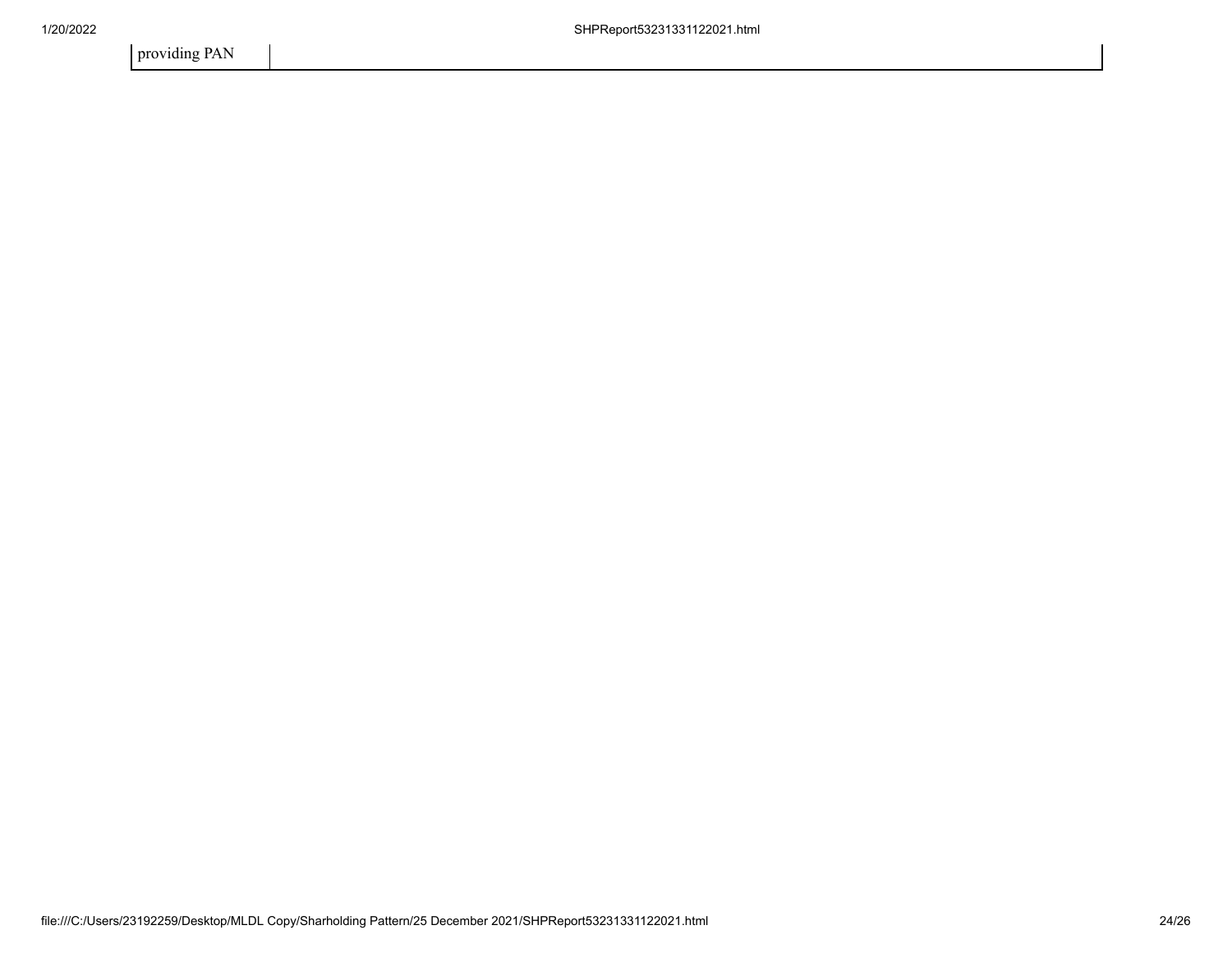|                | Details of Shares which remain unclaimed for Public |                                                                   |                                   |                                                                                 |  |  |
|----------------|-----------------------------------------------------|-------------------------------------------------------------------|-----------------------------------|---------------------------------------------------------------------------------|--|--|
| Searial<br>No. | Number of<br>shareholders                           | Outstanding shares held in demat or<br>unclaimed suspense account | voting rights<br>which are frozen | Disclosure of notes on shares which remain<br>unclaimed for public shareholders |  |  |
|                | 463                                                 | 35042                                                             | 35042                             |                                                                                 |  |  |